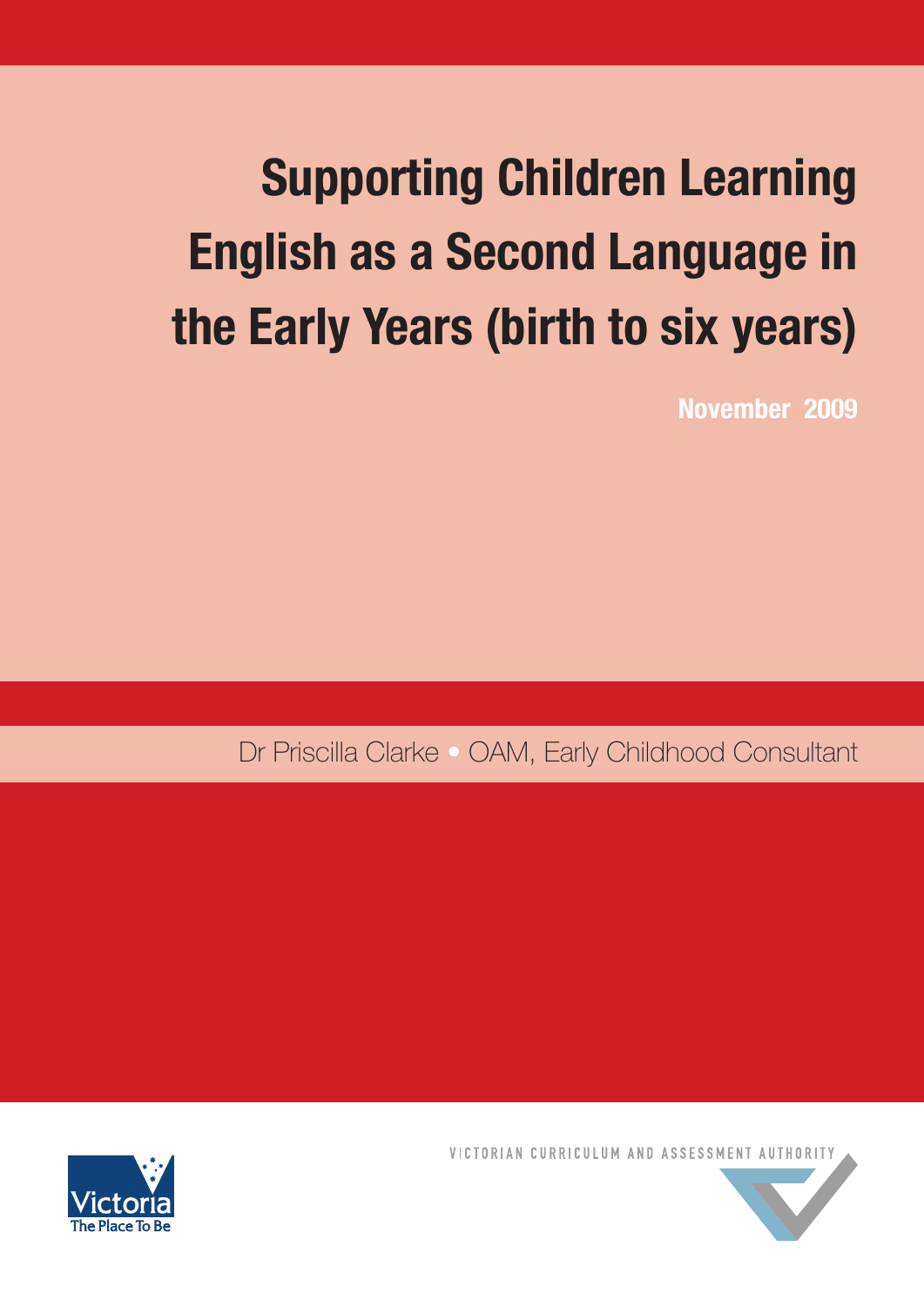This Discussion Paper was commissioned by the VCAA as a supporting document to the Victorian Early Years Learning and Development Framework, 2009.

© Victorian Curriculum and Assessment Authority 2009

No part of this publication may be reproduced except as specified under the *Copyright Act 1968* or by permission from the VCAA. For more information go to: [www.vcaa.vic.edu.au/aboutus/policies/policy-copyright.html](http://www.vcaa.vic.edu.au/aboutus/policies/policy-copyright.html)

The VCAA provides the only official, up-to-date versions of VCAA publications. Details of updates can be found on the VCAA website: [www.vcaa.vic.edu.au](http://www.vcaa.vic.edu.au)

This publication may contain copyright material belonging to a third-party. Every effort has been made to contact all copyright owners. If you believe that material in this publication is an infringement of your copyright please email the Copyright Officer c/o: [information.services.vcaa@edumail.vic.gov.au](mailto:information.services.vcaa@edumail.vic.gov.au)

Copyright in materials appearing at any sites linked to this document rests with the author of those materials, subject to the Copyright Act. The VCAA recommends you refer to copyright statements at linked sites before using such materials.

**ISBN** 978-1-921702-17-4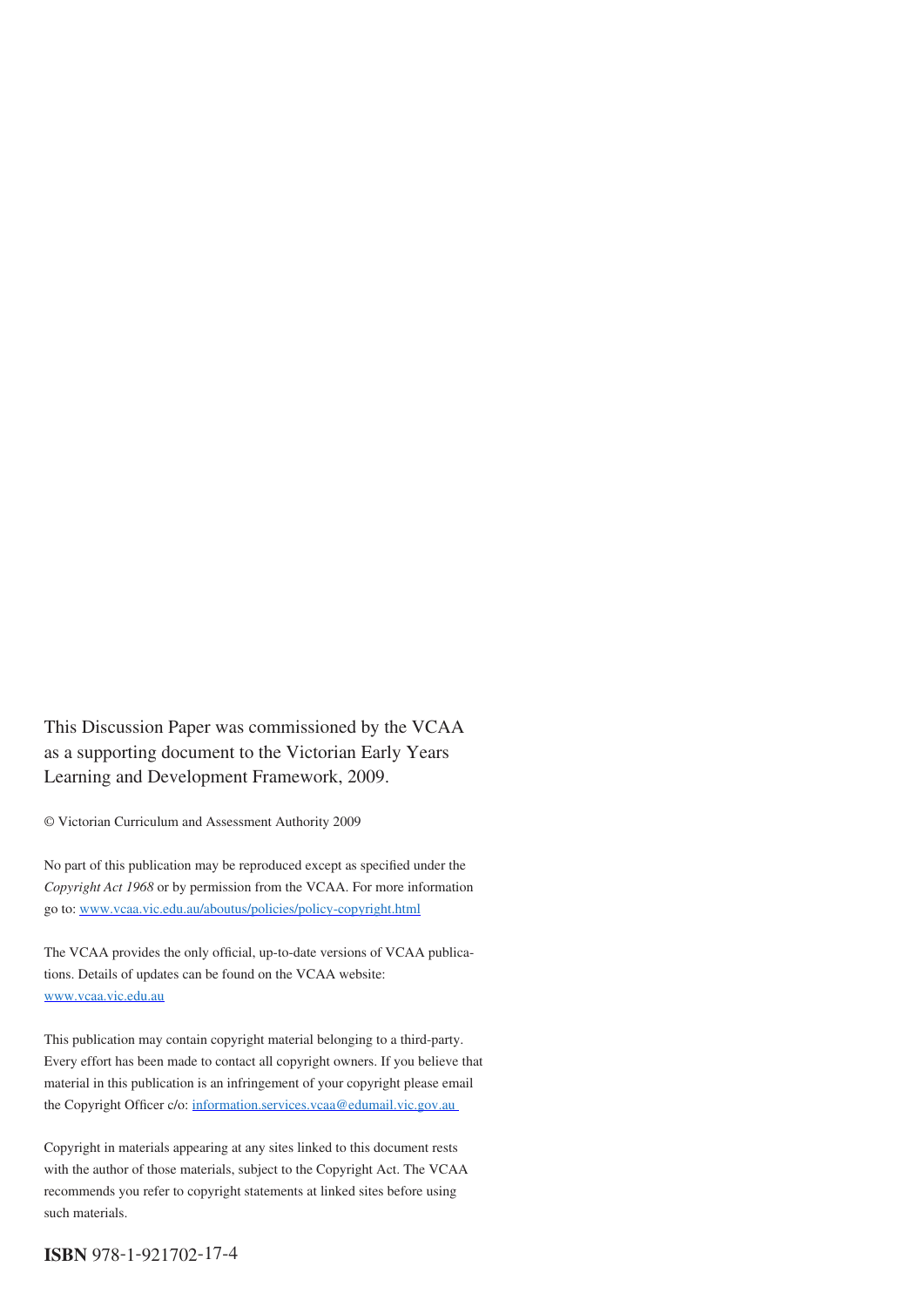Dr Priscilla Clarke, OAM was formally Executive Director of FKA Children's Services, which includes the Multicultural Resource Centre. She is currently an early childhood consultant specialising in the Second Language acquisition of young bilingual children. Priscilla has conducted professional development for early years professionals in Australia, New Zealand, Thailand, England, Scotland, Northern Ireland and Ireland. She is the author of many publications including a book written jointly with Professor Iram Siraj-Blatchford and published by Open University Press.

*In 2003, Dr Clarke was awarded an Order of Australia Medal for her significant contribution to the bilingual preschool education of immigrant and refugee children.*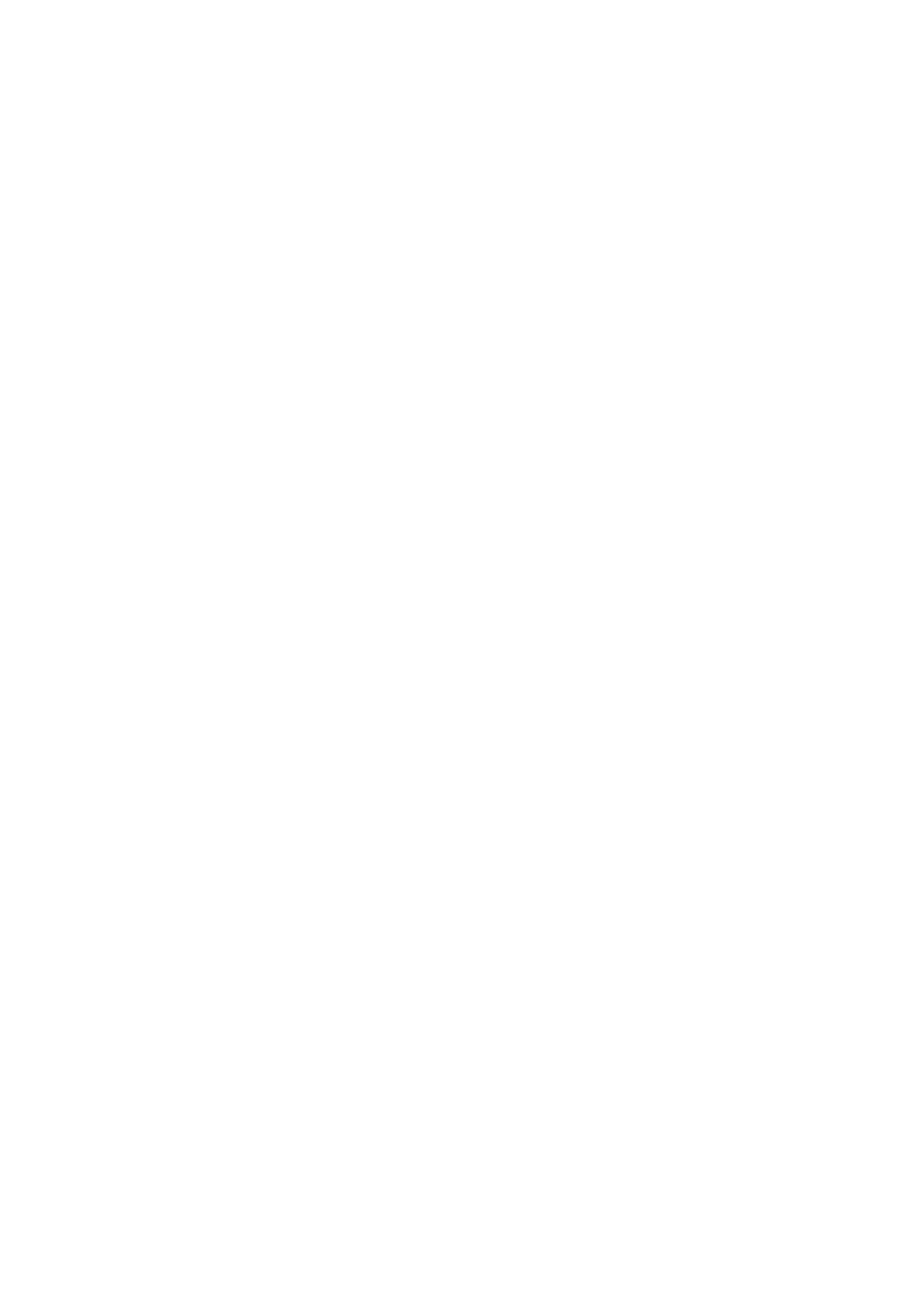# **Contents**

| <b>Background and purpose</b>                                                                                | $6\phantom{1}6$  |
|--------------------------------------------------------------------------------------------------------------|------------------|
| Introduction                                                                                                 | $6\phantom{1}6$  |
| Relationship with the Victorian Early Years Learning and Development Framework (VEYLDF) birth to eight years | $\overline{7}$   |
| Who are learners of English as a second language?                                                            | $\boldsymbol{7}$ |
| The importance of language for young children                                                                | $\,8\,$          |
| Partnerships with parents                                                                                    | 8                |
| The importance of maintaining the first or home language                                                     | 9                |
| Why is it important to be bilingual?                                                                         | 9                |
| Maintaining the first language in children under three                                                       | 10               |
| Maintaining the first language in years prior in children age three to six years                             | 11               |
| Learning English as a second or an additional language                                                       | 12               |
| Babies and toddlers                                                                                          | 12               |
| Children in the years prior to school                                                                        | 13               |
| Identity and wellbeing                                                                                       | 14               |
| Do children need to be fluent in English before going to school?                                             | 14               |
| Children new to English in the early years of school                                                         | 15               |
| Stages of ESL development for children in the years prior to entering school and the early years of school   | 16               |
| The importance of oral English language development                                                          | 16               |
| Stages of second language acquisition                                                                        | 16               |
| Use of the home language                                                                                     | 17               |
| Oral English language development – an overview of stages between three to six years of age                  | 17               |
| Stage $1 - New$ to English                                                                                   | 17               |
| Stage 2 – Becoming familiar with English                                                                     | 19               |
| Stage 3 – Becoming a confident user of English                                                               | 19               |
| Stage 4 – Demonstrated competency as a speaker of English                                                    | 20               |
| Rates of acquisition                                                                                         | 22               |
| Provision of inclusive environments                                                                          | 22               |
| Importance of play                                                                                           | 22               |
| The role of early childhood professionals                                                                    | 24               |
| Developing listening skills                                                                                  | 24               |
| Use of contextualised language                                                                               | 24               |
| Use of decontextualised language                                                                             | 24               |
| Supporting language comprehension and production                                                             | 24               |
| Sustained shared communication                                                                               | 25               |
| Assessing outcomes                                                                                           | 25               |
| Achieving outcomes                                                                                           | 26               |
| Language delay                                                                                               | 27               |
| <b>Appendix 1</b>                                                                                            | 28               |
| Resources and support                                                                                        | 28               |
| Books, CDs and resources reflecting diversity of culture and language                                        | 29               |
| Reference material for early childhood professionals                                                         | 29               |
| <b>Appendix 2</b>                                                                                            | 30               |
| References and further reading                                                                               | 30               |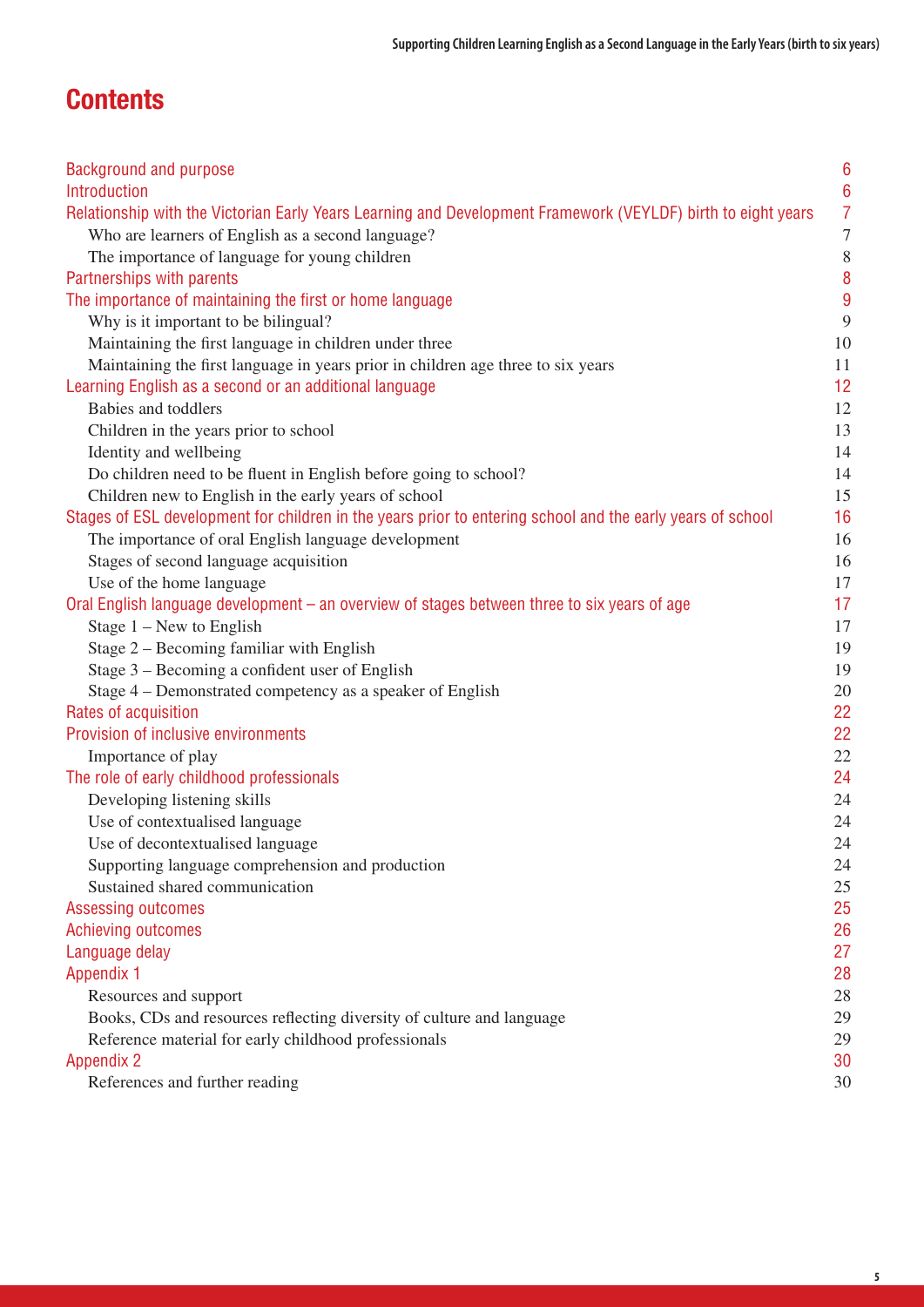# <span id="page-5-0"></span>**Background and purpose**

The Victorian Early Years Learning and Development Framework (VEYLDF) (Victorian Framework) birth to eight years, has been developed in partnership with the Office for Children and Portfolio Coordination, Department of Education and Early Childhood Development (DEECD) and the Victorian Curriculum and Assessment Authority (VCAA). The VEYLDF was launched November 2009 for implementation in 2010.

The Victorian Framework describes five Learning and Development Outcomes for children from birth to eight years. It links the learning outcomes from the Early Years Learning Framework for Australia to the Victorian Essential Learning Standards (VELS) Levels 1 and 2. The Outcomes provide a shared language for all early years childhood professionals and families to use when planning for children's learning and development.

This document, Supporting Children Learning English as a Second Language in the Early Years (birth to six years) is the first in a series of Implementation guides designed to support families and early years professionals . It has a particular focus on children in the three to six years age group and supports children's transition into school.

The Victorian Framework recognises that children's learning and development takes place in the context of their families and that families are children's first and most important educators. Families provide children with the relationships, the opportunities and the experiences which shape their learning and development.

The Victorian Framework acknowledges that the families and communities in which children live are diverse; and that children's learning and development is enhanced when they experience relationships with early childhood professionals that respect their culture and ways of knowing and being. In particular the framework recognises and respects Aboriginal and Torres Strait Islander cultures and the unique place of these as a valued part of Victoria's heritage and future. Learning about and valuing the place of first nations people will enhance all Victorian children's sense of place in our community.

The Victorian Framework recognises that every child will take a unique path to the five Learning and Development Outcomes. Children will require different levels of support, some requiring significantly more than others.

# **Introduction**

In Australia at the present time there are many children starting kindergarten or child care for whom English is not their first or home language. Some early childhood settings have a diversity of languages spoken, while others have only one or two children who do not speak English. Early childhood professionals working with these children need to ensure that the support they provide benefits all the children in their program.

The five Learning and Development Outcomes in the Victorian Early Years Learning and Development Framework (VEYLDF) birth to eight years are accessible to all children. However, the pathways to these outcomes will vary for different learners. This document provides information about the second language learning development of young children from birth to six years of age and intersects with the advice offered in the Victorian Essential Learning Standards (VELS), English as a Second Language (ESL) companion.

Honouring diversity, respecting and promoting the use of languages other than English and also ensuring all children acquire English as a second language, is fundamental to securing the rights of all children to an early childhood program that meets their needs and provides them with educational and social outcomes that assist them in attaining a high standard of education and a responsible life in the future.

Cultural and linguistic diversity has been a feature of Australia for more than 40 000 years. Prior to colonisation currently more than 250 Indigenous languages were spoken throughout Australia. The VEY-LDF recognises family diversity and children's rights to maintain their culture, language, faith, religion and spirituality.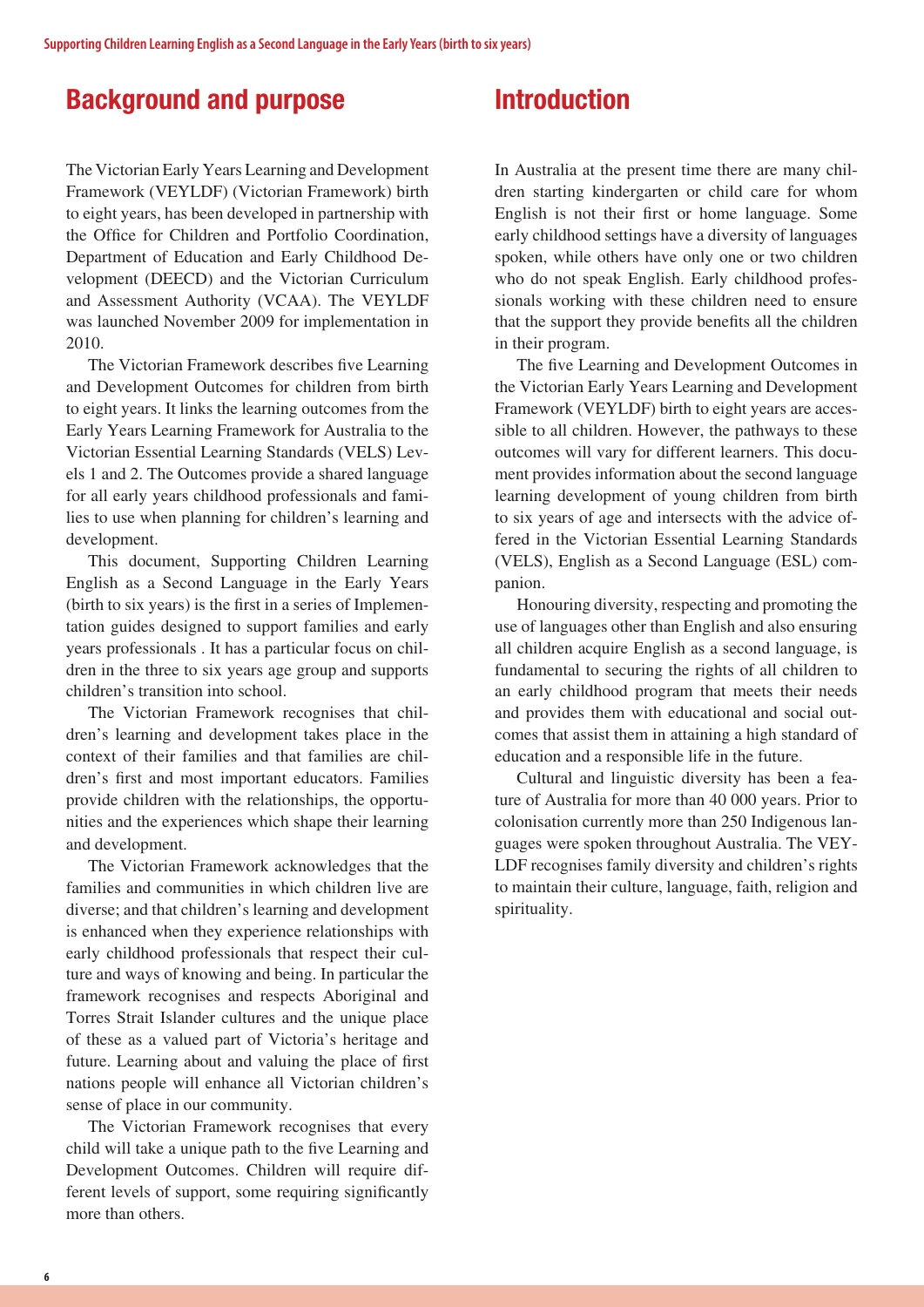# <span id="page-6-0"></span>**Relationship with the Victorian Early Years Learning and Development Framework (VEYLDF) birth to eight years**

The Victorian Framework strengthens children's learning and development in the critical years of early childhood. It identifies what children should know and be able to do from birth to eight years of age. It recognises that children's first and most important learning happens in the family. It supports partnerships between families and all professionals who are responsible for a child's learning and development during this time.

The five Victorian Learning and Development Outcomes in the VEYLDF relate to:

- children have a strong sense of Identity (Identity)
- children are connected with and contribute to their world (Community)
- children have a strong sense of wellbeing (Wellbeing)
- children are confident and involved learners (Learning)
- children are effective communicators (Communication).

The Victorian Framework will ensure that the specific learning and development needs of children from culturally and linguistically diverse backgrounds are met through the inclusion of the following key considerations:

- Bilingualism is an asset. It is important to maintain the children's first or home languages as this has a significant role in shaping identity, language development and increased cognitive development.
- Continued development of first or home languages gives the children access to opportunities for learning in the early years by building on knowledge and competencies that the children have already developed.
- Secure and trusting relationships between children and early childhood professionals, including those who speak languages other than English, are essential for children to feel valued and accepted in all early childhood settings.
- It is important for early childhood professionals to understand the stages of first and second language development in children.

• The recognition of the role of parents as educators in their children's development is vital.

Maintenance of the first language and progress in learning English as a second language are essential pathways for children in achieving the outcomes. Learners as individuals will follow different pathways to achieving these outcomes.

### **Who are learners of English as a second language?**

Standard Australian English is the national language of Australia and it is essential that all children growing up in Australia have access to opportunities to become proficient speakers of English. Children who are learning English as a second (or additional language) speak a language other than English and bring rich and diverse cultural and linguistic knowledge to the early childhood and school settings.

In Victoria children learning English as a second may be children of immigrant heritage born in Australia and other English-speaking countries and children born in a non-English speaking country.

Children learning English as a second language are a diverse group. Some children will have had little or no exposure to English when starting child care, family day care, kindergarten or school. Other children will have been exposed to English through older siblings, child care or playgroup experiences or will have been introduced to some English at home. Some very young children will still be acquiring their first language at home, while learning English as a second language in child care or family day care.

Children learning English as a second language need explicit modelling and language teaching, appropriate time to acquire the new language and quality exposure to English. This requires early childhood professionals to be knowledgeable about the way children learn a second language, the stages of acquisition and the recognition that children differ in their rate of acquisition.

Children from language backgrounds other than English vary in their linguistic preferences. It is important not to assume that children who come from homes where English is not the main language will speak only their first language in the home. Some bilingual parents may choose to speak English at home. However, it is essential that parents understand the benefits of maintaining their first language and feel confident in speaking their language at home, if this is what they choose. It is a right enshrined in the Convention on the Rights of the Child (Article 30, 1990) to maintain the first or home language.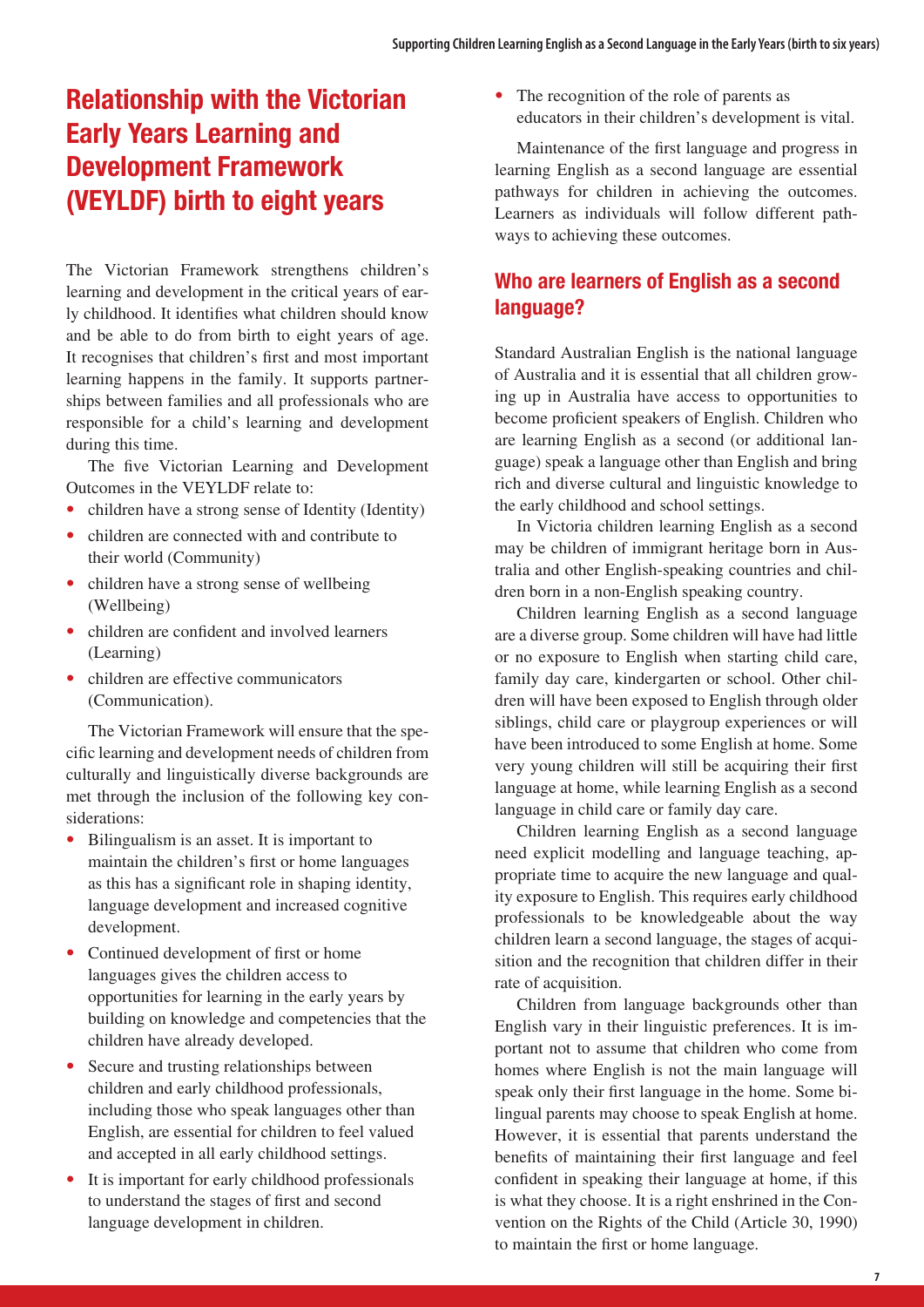### <span id="page-7-0"></span>**The importance of language for young children**

The early years are recognised as the foundation years for children's development. In particular, the first six years are crucial for young children in developing their first language and cultural identity, and it is during these early years that children build up their knowledge of the world around them. For children from language backgrounds other than English, the language or languages of the home that have been used since birth are the basis for developing meaningful relationships and learning about meaningful communication and interaction (Siraj-Blatchford and Clarke 2000).

'Language is the most powerful tool in the development of any human being. It is undeniably the greatest asset we possess. A good grasp of language is synonymous with a sound ability to think. In other words language and thought are inseparable' (Vygotsky 1986). Language has a major role in supporting children's process of identity formation and in helping them understand where they fit in the new environment they are entering. The acquisition of language is essential not only to children's cognitive development, but also to their social development and wellbeing.

For young children interaction with adults and other children is the key to the acquisition of language. For infants and toddlers their early interaction with parents and caregivers provides the basis for communication and learning in both the first or home language and in the second language (Siraj-Blatchford and Clarke 2000).

# **Partnerships with parents**

The importance of links between home, and early childhood settings or school is widely recognised. Parents need to participate in both the development of the educational program and its implementation. When children and parents start the program, they bring with them a wealth of cultural, linguistic and economic experience which the early childhood professional can draw upon.

Strong partnerships with parents are essential, if children learning English as a second language are to have positive outcomes in the early childhood setting. Partnerships with parents are primarily about equity. In supporting families from culturally and linguistically diverse backgrounds, early childhood professionals take responsibility to ensure fairness and build dynamic relationships that create a sense of belonging for all.

In early contacts with a family, early childhood professionals learn as much as they can from parents about the home environment, languages spoken at home, other family members etc, important cultural and religious factors, food preferences, taboos and other cultural information that is relevant to building up a profile of the child, the family and the community. This also includes finding out what name is used for the child at home, and using the correct pronunciation of the child's and the parents' names It is both important and reassuring for parents to know that the use of the child's home or first language will support the child's development in English (Clarke 1992). Translated materials on the value of maintaining the first language are available in both written and recorded forms from FKA Children's Services (Appendix 1).

It is important that early childhood professionals establish meaningful dialogue with parents and wherever possible, that information is communicated in the first language of the family using qualified and accredited interpreters, not bilingual aides, assistants or other parents. Parents need to be kept informed of their children's progress in learning English, and, at the same time, of their right to maintain their first language at home. Sensitive information should always be gathered using interpreters (Appendix 1). It is also important to gain parental permission before passing on any information to a third party. This includes transition reports, when children move from child care to pre-school, or from pre-school to school.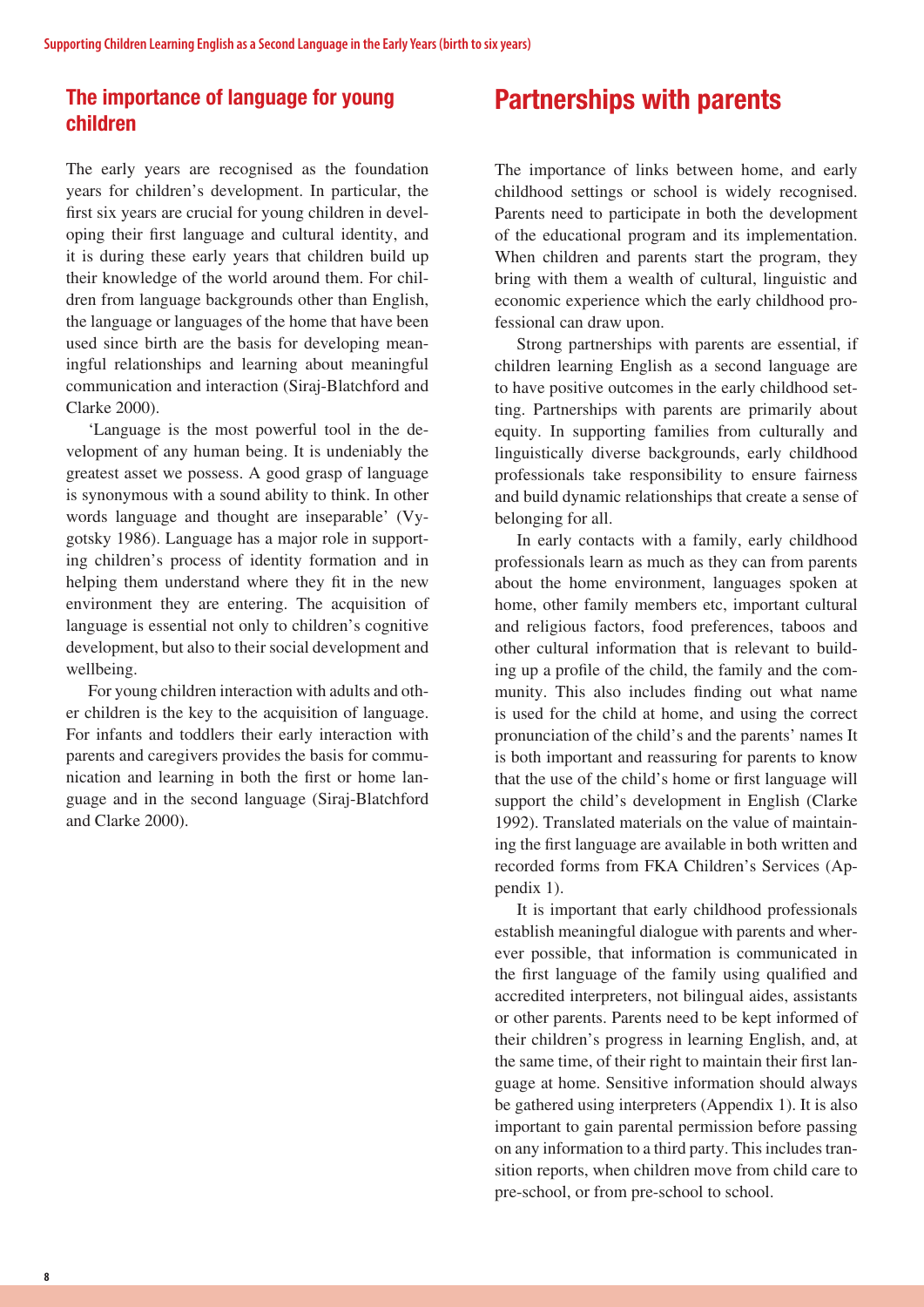<span id="page-8-0"></span>Parents can be encouraged to take an active part in the early childhood program. This should involve more than just coming to prepare fruit or washing the towels and smocks. True participation builds on partnerships with parents and communities and encompasses respect, negotiation, a sense of belonging, compromise, communication and realistic expectations. Some parents will be happy to join in the educational program, as they can speak to the children in their first language, or share music and cultural aspects. Other parents may not wish to participate in this way, either through lack of time or cultural unfamiliarity. It is important that early childhood professionals accept the level of participation that families wish to offer.

Early childhood professionals play an important role in assisting parents to understand the Victorian Education system. 'The transition to school is an experience that starts well before and extends far beyond the first day of school' (Morand 2009). When working with parents from culturally and linguistically diverse backgrounds there are different strategies and approaches that can be used.

In Term 2, in one inner city kindergarten, bilingual sessions for parents are held to discuss enrolments for school the next year. At these sessions, the different types of schooling available in Victoria, public and private are discussed and the procedures for enrolling and visiting are given. Later in the year, the local schools provide information to the kindergarten detailing when children can enrol, these are distributed to all families and include the information on *Transition; A Positive Start to School Guide* Department of Education and Early Childhood Development. 2009

# **The importance of maintaining the first or home language**

One of the greatest gifts we pass on to children is language. The first language, learned in the home, is extremely important and forms the foundation for all later language development. Parents, family members and early childhood professionals are the most significant influences on the development and maintenance of the first language (Clarke and Milne 1996).

Evidence shows that young children can learn more than one language with ease, as long as they are exposed to good language models and have plenty of exposure to both languages. Maintaining the first language does not interfere with the learning of English. Research suggests the opposite – that knowing one language can help the child understand how other languages work. The maintenance of the first or home language is particularly important for the child's development of a positive self-concept and well-being.

Children who have the opportunity to maintain their first language can extend their cognitive development, while learning English as a second language. Their level of competence in the second language will be related to the level of competence they have achieved in their first language (Cummins 1984). Children with a sound knowledge of their first language will be able to transfer skills from one language to another.

Early childhood professionals can play a vital role in the maintenance of children's first languages. They can provide opportunities for children to use their first language in early childhood settings and at school and encourage the parents to use the first language at home in order to provide a good foundation for learning English. It is important to reassure parents that children will learn English as a second language from English speakers.

### **Why is it important to be bilingual?**

Bilingualism is the ability to use two languages, and involves both understanding and speaking, not necessarily with the same degree of fluency, but in either language. For example, young bilingual children may use only their first language at home and use only English in the early childhood setting or school. Some children may use their home language with certain adults in the family, while using English with other adults and with their siblings. Some children may feel comfortable using both languages in the same setting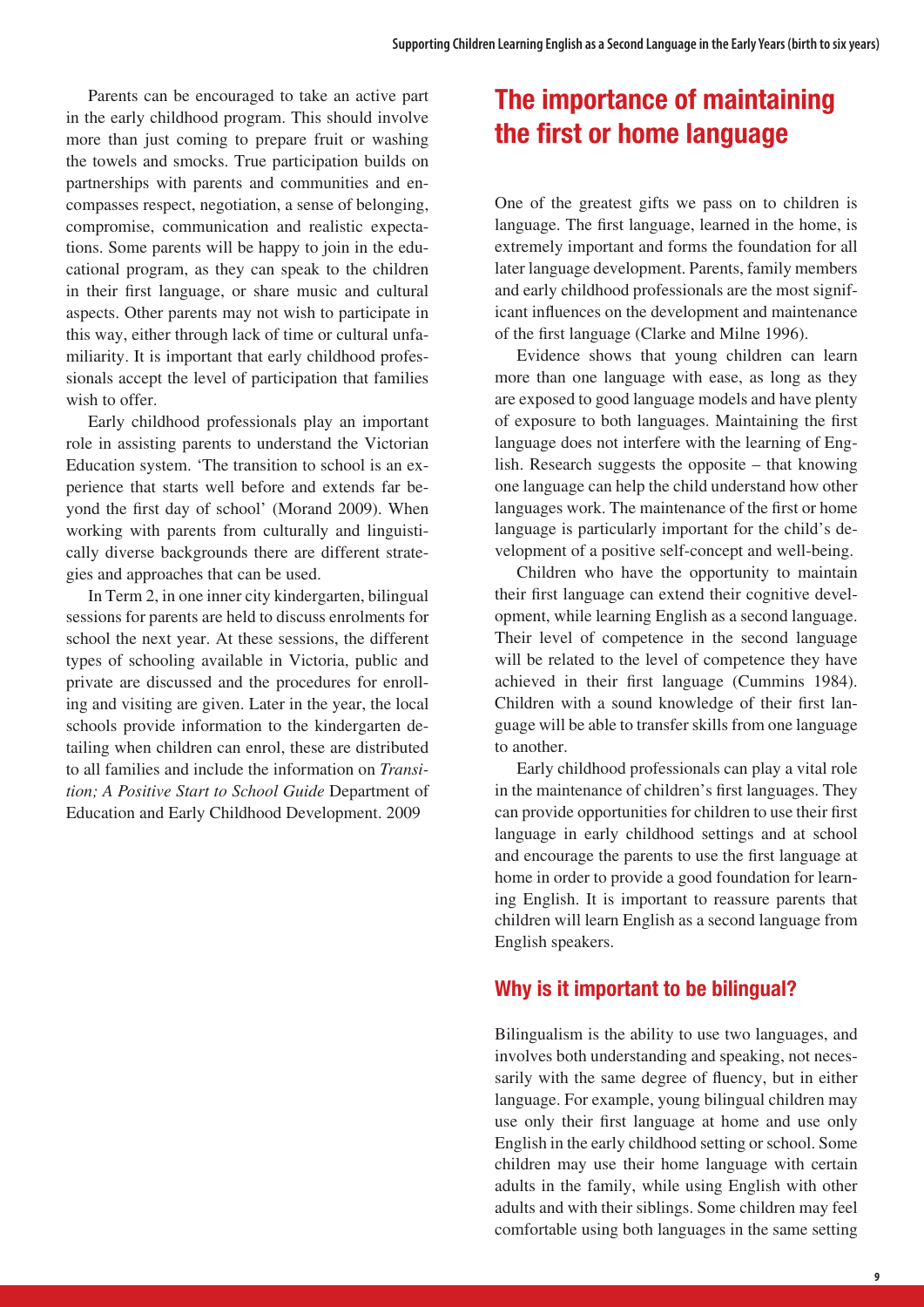<span id="page-9-0"></span>and may 'switch' from one to the other easily (Siraj-Blatchford and Clarke 2000).

There is now widespread recognition of the social, personal and cognitive benefits of bilingualism: a sound foundation in the language/s of the home increases children's self-esteem and confidence, enhances motivation for learning, increases cognition, strengthens family relationships and provides a strong basis for learning the second language (Cummins 1984, Clarke and Milne 1996). Over 70 per cent of the world's population speaks more than one language. Thus for many children it is as natural to grow up speaking more than one language as it is to grow up speaking one.

Children under six years of age are still in the stages of acquiring their first language. However, by three years of age, they have achieved much of the development of spoken language. Many children at this age are already fluent in their home language, which provides a sound basis for learning English as a second language. By this time children have knowledge of language and how it works. They are practiced in communicating with others and will transfer these skills to the learning of their second language.

Two types of second language acquisition have been described: 'simultaneous acquisition' and 'sequential or successive acquisition'. 'Simultaneous acquisition' occurs when children are exposed to more than one language from an early age, for example, when parents speak different languages, or when a baby starts in a children's service and is exposed only to English, but speaks only a language other than English at home. 'Sequential or successive acquisition' occurs when children begin to learn the second language when the first language is partially established, for example, when children start in the nursery or school (Siraj-Blatchford and Clarke 2000, p. 29).

There are many reasons why it is important to support the continued learning of the home language or mother tongue, for example:

- a strong first language supports the development of a positive self-concept
- speaking the first language well helps strengthen relationships within the family
- continuing to speak the first language provides the opportunity to continue cognitive development while learning English as a second language.

In supporting the first language development of young children, early childhood professionals need to:

- respect and support the home language/s of the children
- ensure that the children's cultural background is incorporated into the program
- base their planning on current knowledge of language development
- create an environment which supports natural language learning and interaction
- closely observe children talking in a variety of situations to find out what they know and to access their skills in using language
- establish a supportive environment which affirms children's right to use languages other than English
- understand and appreciate the home literacy environments of the children
- assist parents to understand the value of a strong first or home language.

### **Maintaining the first language in children under three**

For children under three years of age who are entering a children's service, the maintenance of the first or home language is critical. Between the ages of twelve and eighteen months many babies can produce first words or units of language. Babies who start in a language environment different from the home will also start learning single words in English. As in the development of their first language, children will learn functional words such as 'no', 'mine', 'bye-bye'. Parents need to be supported to feel comfortable using their own language at home.

In an ideal child care setting, babies and toddlers would hear their own language for most of the time. However, this is often not possible. Since this is the crucial time for developing language, early childhood professionals, parents and caregivers need to provide support for young learners through direct, personal communication. If bilingual staff are available they are a valuable resource for working with children under three as this is a crucial time for learning language. Babies learn about language long before they say their first word. They learn to listen and discriminate among different speech sounds and enjoy hearing a variety of sounds. They are strong communicators from a very early age and respond to the voice of their caregiver. They turn to look for the familiar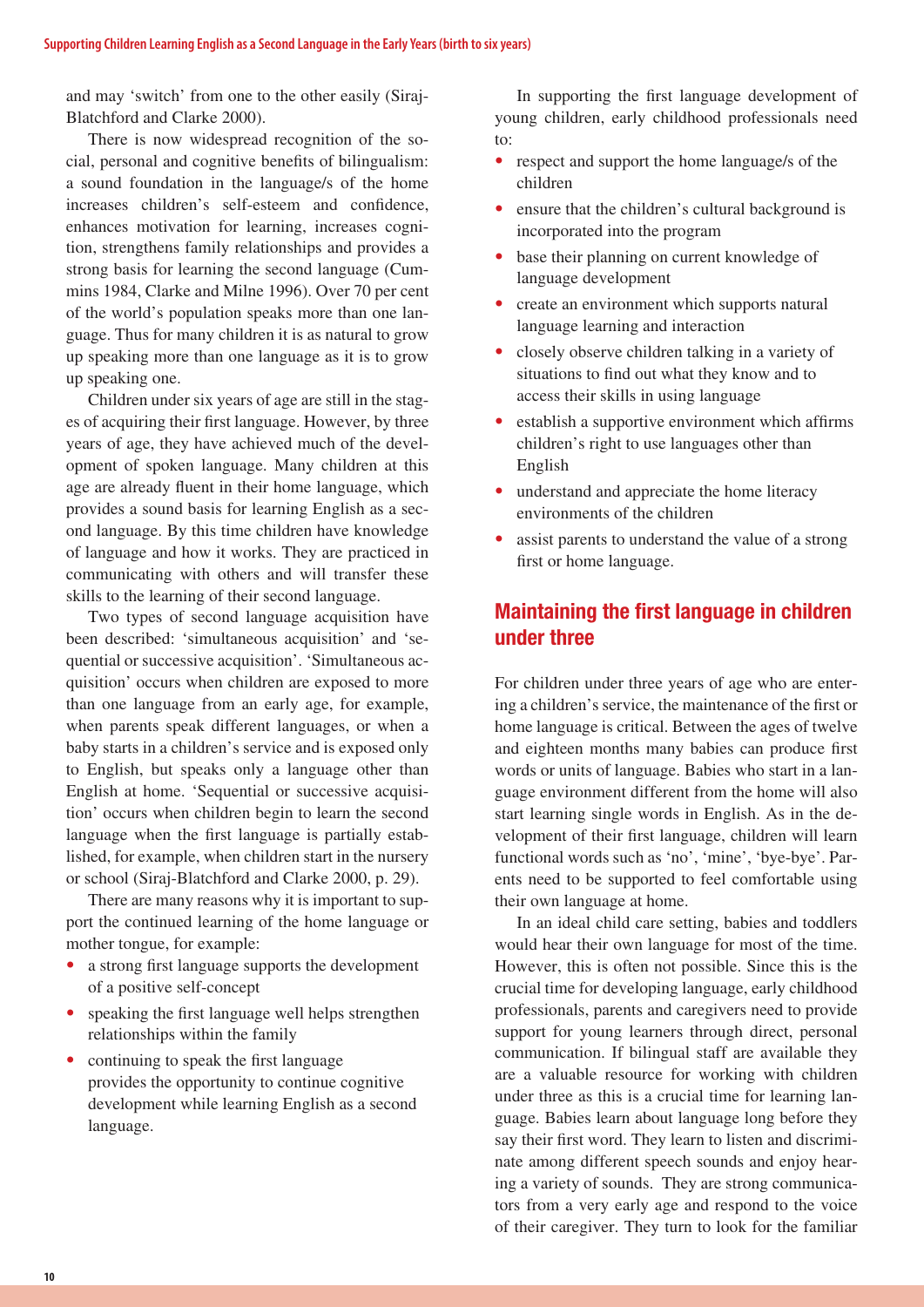<span id="page-10-0"></span>person when they hear them talking. They smile at the sound of a favourite voice, they coo and babble when spoken to (Bruner 1983; Milne, Orzeszko et al. 1994).

Babies need to hear their own language as well as English. It is not always possible to employ bilingual staff. However, other strategies can be used. Early childhood professionals can:

- learn and sing songs in languages other than English
- learn simple rhymes
- play CDs with simple songs and rhymes in Languages other than English (LOTE)
- ask parents to stay for a few minutes to share something of their language with their own and other children
- ask parents to record songs from their culture.

Early childhood professionals can also actively encourage parents to use their first language at all times and to make opportunities for engaging their babies and toddlers with lots of language. There are a number of bilingual playgroups established throughout Victoria. These provide excellent opportunities for parents to support the learning of languages other than English through a play based approach. Contact the Playgroup Association for further information <[www.playgroup.org.au](http://www.playgroup.org.au)>.

### **Maintaining the first language in years prior in children age three to six years**

There are many fun ways of learning other languages. The best way is to surround children with natural language use in play, in conversations with adults and other children, in songs and games, stories and rhymes. All children can learn the meaning of words in other languages.

Ask parents to assist by speaking to children in their first language, teaching songs and rhymes, helping with small group experiences such as cooking, and talking in their own language during group times such as puzzles and block play. Utilise bilingual early childhood professionals, students or volunteers, who can provide quality time for children speaking in their first languages.

Games and activities for maintaining the first language include:

• playing picture lotto, bingo and card games, using two languages or playing in a language other than English

- listening to stories on CDs in languages other than English
- learning skipping and counting games in languages other than English.
- asking parents to teach games and words in other languages
- providing bilingual story books
- writing children's names in other languages
- learning singing games in different languages. Ask the parents if they can teach some; ask a bilingual worker to teach games from their cultures
- accessing computer programs in languages other than English for games and activities
- finding bilingual websites and websites with games, stories and songs.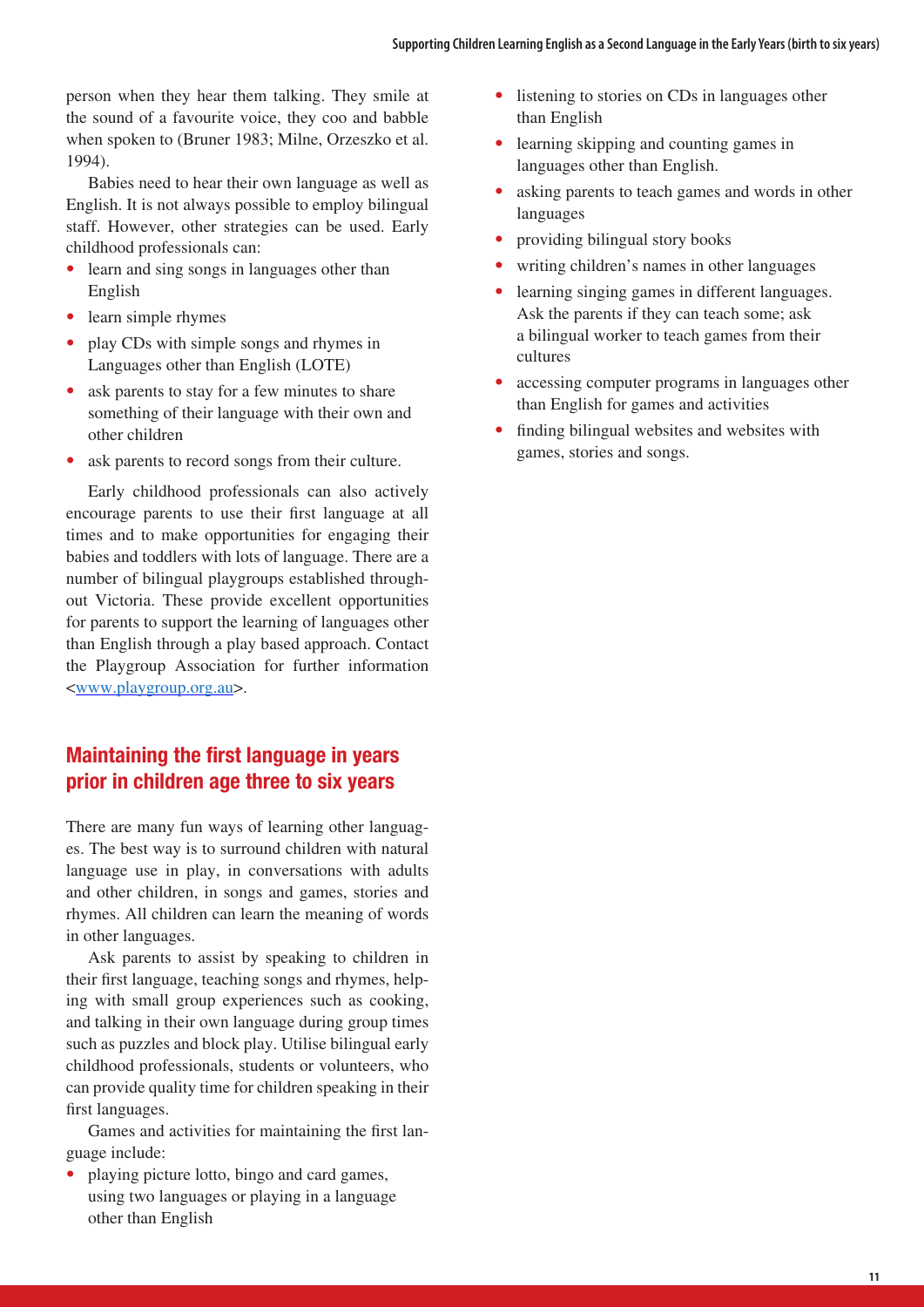# <span id="page-11-0"></span>**Learning English as a second or an additional language**

### **Babies and toddlers**

When babies and toddlers from language backgrounds other than English start in a children's service, they begin the process of learning a second or additional language. From birth, they will have started to acquire their first language. This first language is learnt through contact with family members and others in early communication that includes talking, singing, cooing, making sounds and engaging in non-verbal communication. It is vital that early childhood professionals working with young children promote the continued use of the first or home language and encourage families to spend as much time as they can talking with their young children. When English is added as a second language, much of the opportunity for many young children to hear and practise their first language may be diminished.

During the first three years of life the foundations of a child's language development are laid. It is vital that babies and toddlers have rich language experiences at this time. Babies learn about language long before they utter their first words. They learn to listen and to discriminate among different sounds. Interaction with parents and caregivers at this time is crucial. During the first twelve months of life, babies need faces and voices to listen to and focus on. For babies and toddlers this early interaction provides the basis for communication and for learning in both the home language and English as a second language. It establishes the basis for ongoing development of language in the early years.

A significant aspect of communication at this time is 'joint attention'. Joint attention occurs when adults engage with young children in social interaction in a two-way process. Early childhood professionals can engage children in two-way communication through talking, playing word games, making sounds, and responding to attempts by babies and toddlers to engage with adults. Babies and toddlers are very receptive to talking, cuddling, playing and singing. Early childhood professionals have a vital role in ensuring that babies and toddlers are exposed to as many positive language experiences as possible (Siraj-Blatchford and Clarke 2000).

For children under three the stages of their development in English as a second language are similar to those of their development in their first language. They first play with language, make sounds, learn and use single words, and use non-verbal actions. These single words convey meaning to the adult who responds, elaborates and extends what is being said. Later single words are combined and short sentences are produced.

### Strategies for supporting babies and toddlers learning English as a second language

The first years of life are crucial for children to acquire basic trust, and forming new attachments are difficult in a new and strange environment. Basic trust comes from the provision of responsive care in supportive, predictable environments. Young children need opportunities to develop positive relationships with their carers and other children. The younger the child, the more important it is to keep things similar between the home and child care. Children who have had major changes in their lives need as much harmony as possible between their home and child care practices.

In the first years, the early experiences of babies and toddlers need to reinforce their identity and self esteem. Children need to feel that their caregivers value and respect their family, particularly their language and culture. This respect is demonstrated in the way babies are spoken to, soothed, fed, carried and nurtured. These early experiences are influenced by diverse cultural practices and values of the family. Early childhood professionals working with babies and toddlers need to show respect for the families cultural practices and incorporate familiar routines for sleeping and eating (Siraj-Blatchford and Clarke 2000).

Parents from diverse cultural and linguistic backgrounds face a number of challenges including not having access to someone who speaks their first language and can explain the program of the centre. Some will have difficulty understanding the limitations for the children's service including early childhood professionals: child ratios, regulations, hours of operation and type of program offered. Some parents will be anxious about maintaining the child rearing practices that they are used to. Early childhood professionals working with young children need to be responsible and responsive so that children and parents can develop trusting relationships.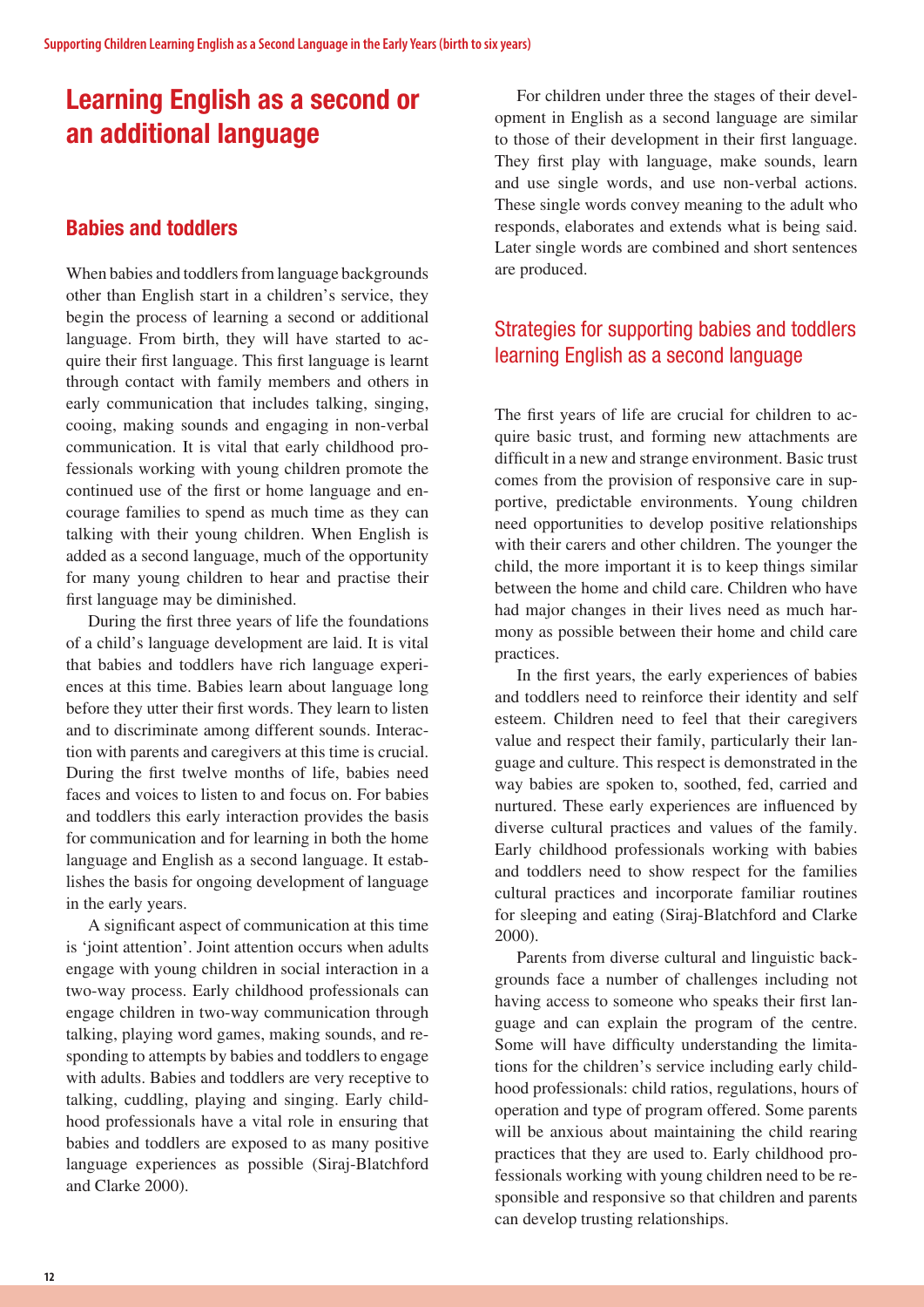<span id="page-12-0"></span>Babies and toddlers need freedom to explore challenges, to hear their own language and to start hearing and using English. Early childhood professionals need to develop positive environments based on knowledge of the families' experiences, values and beliefs. They need to provide opportunities for close interactions between early childhood professionals and children and quiet spaces for individuals and small groups. Activities provided should reflect cultural and linguistic experiences of the children.

Activities to assist babies and toddlers learning English as a second language are no different from those that are provided from children with English as their first language. It is important to provide a range of interactions, particularly those that happen on a one to one basis, or in a small group. These regular interactions provide the best outcomes for learning and practicing language.

Strategies include:

- read and tell stories everyday
- introduce new words
- play word games
- tie words to actions and objects
- engage in conversations
- share simple rhymes and games
- learn rhymes and songs in languages other than English
- expand and model conversations.

### **Children in the years prior to school**

Children from language backgrounds other than English, who start in a kindergarten program at three or four years of age, already have the basis of language development acquired by being immersed in their home environment. These children already understand about the meaning and function of language, learned through everyday acts such as giving and receiving instruction, responding to and initiating conversation and talking together with family and friends. When they start kindergarten, child care or school, the language they know and use at home is no longer the language of their new environment. They now have to acquire not only a new language, English, but also new ways of behaving and communicating. In the first few months these children learn to link new words to actions and concepts acquired through their first language (Siraj-Blatchford and Clarke 2000, p. 23).

Children learning English as a second language have experienced a wide range of contexts in which they have acquired their mother tongue, but have a much more restricted range of contexts in English. If their previous language experiences are not taken into account when they start kindergarten and school, and if they are expected not only to learn a second language but also to learn in it, it is hardly surprising that without focused English language support they may start to fall behind their peers, who are operating in a language they have been familiar with since birth.

Research (Clarke 1996, Tabors 1997) has shown that a number of factors make a difference to the way children approach the learning of a second language and their ability to interact with others. These factors include:

- social factors some children are more outgoing and are risk takers
- aptitude factors some children have more ability as second language learners
- psychological factors some children are more motivated to learn the second language or their personality affects the way they approach the task
- environmental factors the way the environment is set up and managed, the inclusive nature of the program, the range of resources available, the way staff support children to interact with others.

### Strategies for supporting children in the years prior to school learning English as a second language

All children have the right to access and participate equally in early childhood services regardless of their culture, language, religion, gender and ability. Early childhood professionals advocate for children's rights within the service and community. They demonstrate acceptance and respect for diversity and difference, to acknowledge and accept children both as individuals and as a member of their community. Early childhood professionals balance the needs and interests of individual children with the group. Programs for children can be developed in collaboration with parents. Supportive relationships between early childhood professionals and parents are fostered as a result of this collaboration. Early childhood professionals in children's services communicate with, empower and resource families.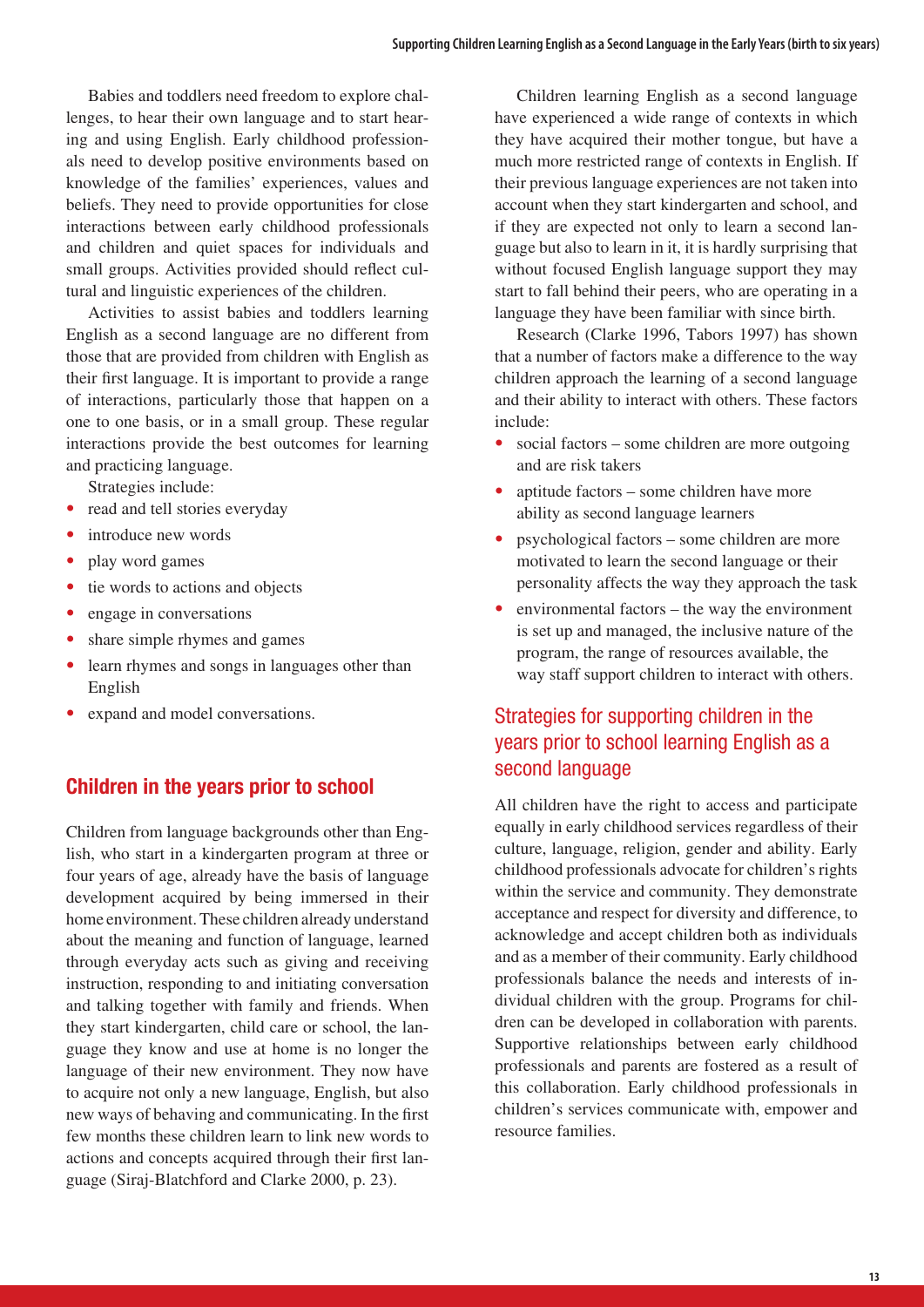#### <span id="page-13-0"></span>**Identity and wellbeing**

Research (Clarke 1996) has shown that a strong sense of identity and positive wellbeing are vital to success in learning. Positive self-esteem comes from being acknowledged and appreciated for who and what you are. This includes acceptance and acknowledgement of race, class, ethnicity, religion, language and ability. It is essential that children have emotional security, if they are to grow up as confident healthy people who can take responsibility for themselves and others. It is recognised that positive self-esteem depends on whether children feel that others accept them and see them as competent and worthwhile. There is clear evidence of a correlation between academic achievement and self-esteem (Siraj-Blatchford and Clarke 2000).

When children start in a children's service or school without prior knowledge of English, they cannot draw on their knowledge base and home language in the same way as children familiar with English since birth. Children new to English may find it difficult to communicate with others or make themselves easily understood. They may now be forced to operate at a lower conceptual level, since they are unable to communicate in the language of the kindergarten or school. They may be confused or frustrated, as they cannot convey their needs to the early childhood professionals and other children, and may lose confidence, if they feel others do not value their language or culture. They may be given messages by early childhood professionals that they are not valued because their language and culture are not respected or utilised (Nyakatawa and Siraj-Blatchford 1994).

The settling in process for children learning English as a second language is crucial. 'Children with a healthy self-esteem feel that those around them love and accept them and go out of their way to ensure their safety and well-being' (Clarke 2000, p. 3). Early childhood professionals can assist children to settle in by encouraging parents to visit together with their child before starting in a children's service or school. If possible, they can use a bilingual early childhood staff member to explain the routine of the service to the parents, who can then explain this to their child in the home language. Early childhood professionals need to take account of the parents' perspectives and concerns about leaving the child for the first time. It is important that they familiarise themselves with the child's cultural and language background and ask the parents for information that can help settle the child in comfortably.

In the first few weeks the parents may be happy to leave their child for a shorter period of time than normal, or stay and spend some time with their child. They can talk to their child in the home language, which helps make a bridge between the home and the new unfamiliar environment. A warm welcome and acceptance of the use of languages other than English or a minimal use of English will provide reassurance to parents and children. After several months of exposure to English children of three and four years of age will start using English and will communicate their needs and ideas in both verbal and non-verbal ways. It is important to acknowledge that children will understand more than they speak.

### **Do children need to be fluent in English before going to school?**

Some early childhood professionals and parents believe that children who have limited English may not be ready to start school. They feel that the children's level of English will be insufficient to cope with the school environment. While it is an advantage for children to speak some English and be able to communicate their needs and wishes, some children do begin school without having been exposed to English, and schools have programs to support these new learners.

For children who have already attended in a children's service, the ability to speak English is an important asset that they can use within the school environment. However, children's readiness for school is shown in many ways. For example, children need to demonstrate an awareness of other children around them and be able to relate to others in a social context. Being able to take a risk and talk to a peer or adult even with only a few words in English is an indicator that a child is 'socially' ready for school. Other skills include self-confidence, positive social skills and an interest in learning. In the pre-school years early childhood professionals work with children to develop their social skills so that they are able to interact with others without much spoken English. It is important to remember that children's comprehension of English always exceeds their ability to speak fluent English and that the ability to communicate is not measured by grammatical competence.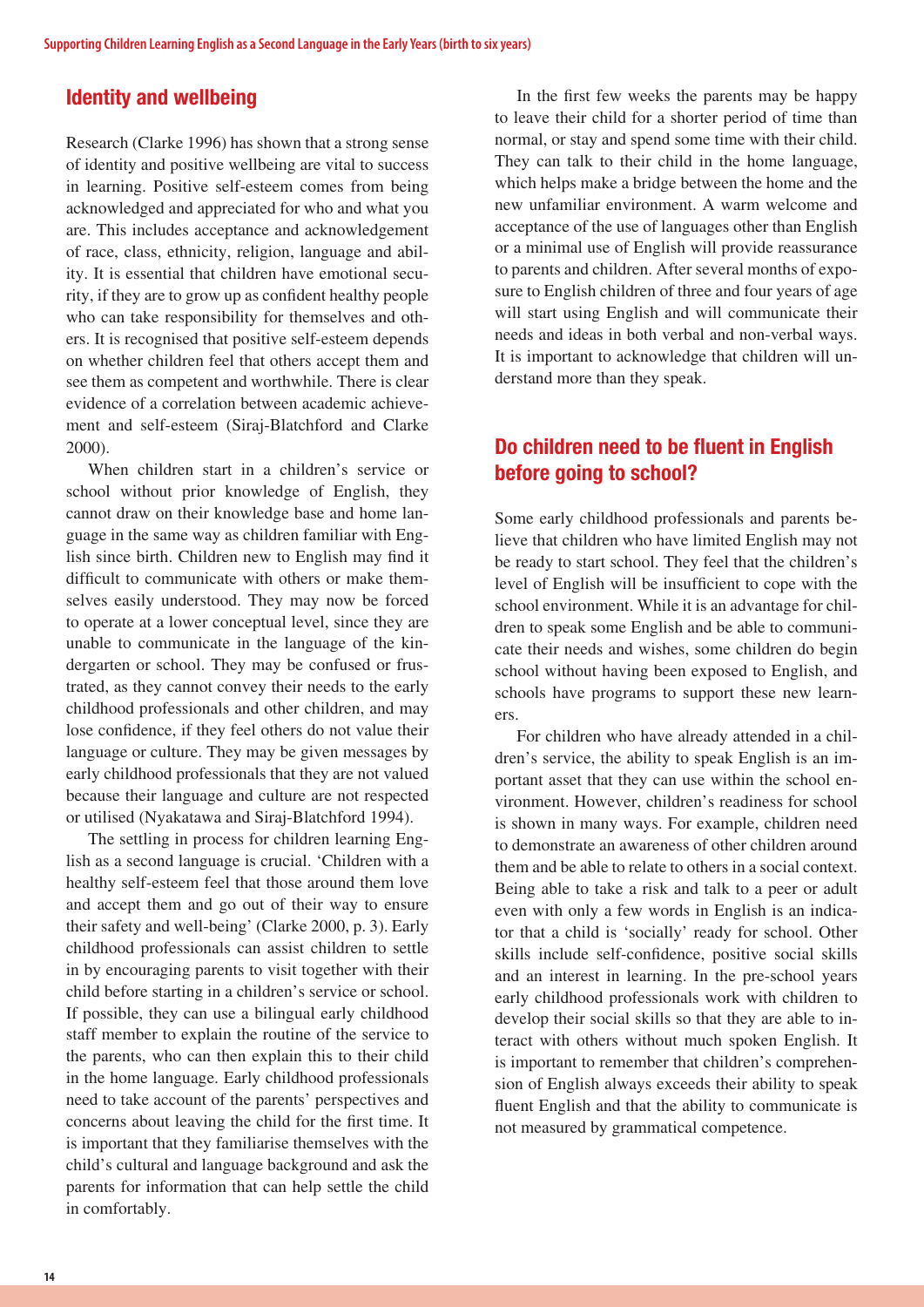### <span id="page-14-0"></span>**Children new to English in the early years of school**

Some children from language backgrounds other than English may not have had the opportunity to attend a children's service before starting school. These children should be supported at school by early childhood professionals in the same way as children in the kindergarten year. They will exhibit similar behaviours to younger children learning English as a second language, who are aged between three and five.

Children new to English in the early years of school need to feel a sense of belonging within the school community. They need to find a place for themselves in their interactions with others. How they are accepted by others in the group will affect their ability to find a place in the group and thus their opportunities for hearing and using English. Social relationships and membership of the classroom community lead to participation, and to participation in English language development and learning (Toohey 1996). Patterns of language use vary across cultures, so that children new to English must also learn the cultural values, norms and beliefs that apply to Australian culture. Like children in the years before school they have to acquire not only a new language, but also new ways of behaving and operating in a new culture.

Children starting school need to interact with others to be successful learners. How they are accepted by other children and by staff affects their ability to find a place for themselves and thus to have access to the resources available. In the school environment children are exposed to English in a range of settings, through interactions with teachers and children and through practice with language for different communicative purposes, including English for social interaction, for participating in classroom activities, and for obtaining, processing, constructing and providing information.

In the early stages of learning English as a second language children should hear contextualised language; that is, language supported by visual materials and opportunities to handle objects. They need to tie known concepts to new vocabulary. Visuals provide clues for learners. As the children proceed through school, the language used by teachers and other children becomes increasingly decontextualised and this makes learning for children from language backgrounds other than English more difficult.

A good quality school program should foster rich language interactions for all children and encourage the use of the first or home language as well. The best experiences for children learning English are those that occur within the classroom environment rather than outside it away from their peers. It is important to remember that learning English as a second language is like other forms of learning, and learners should not be isolated from the mainstream program where the best models of natural language occur (Clarke 1992).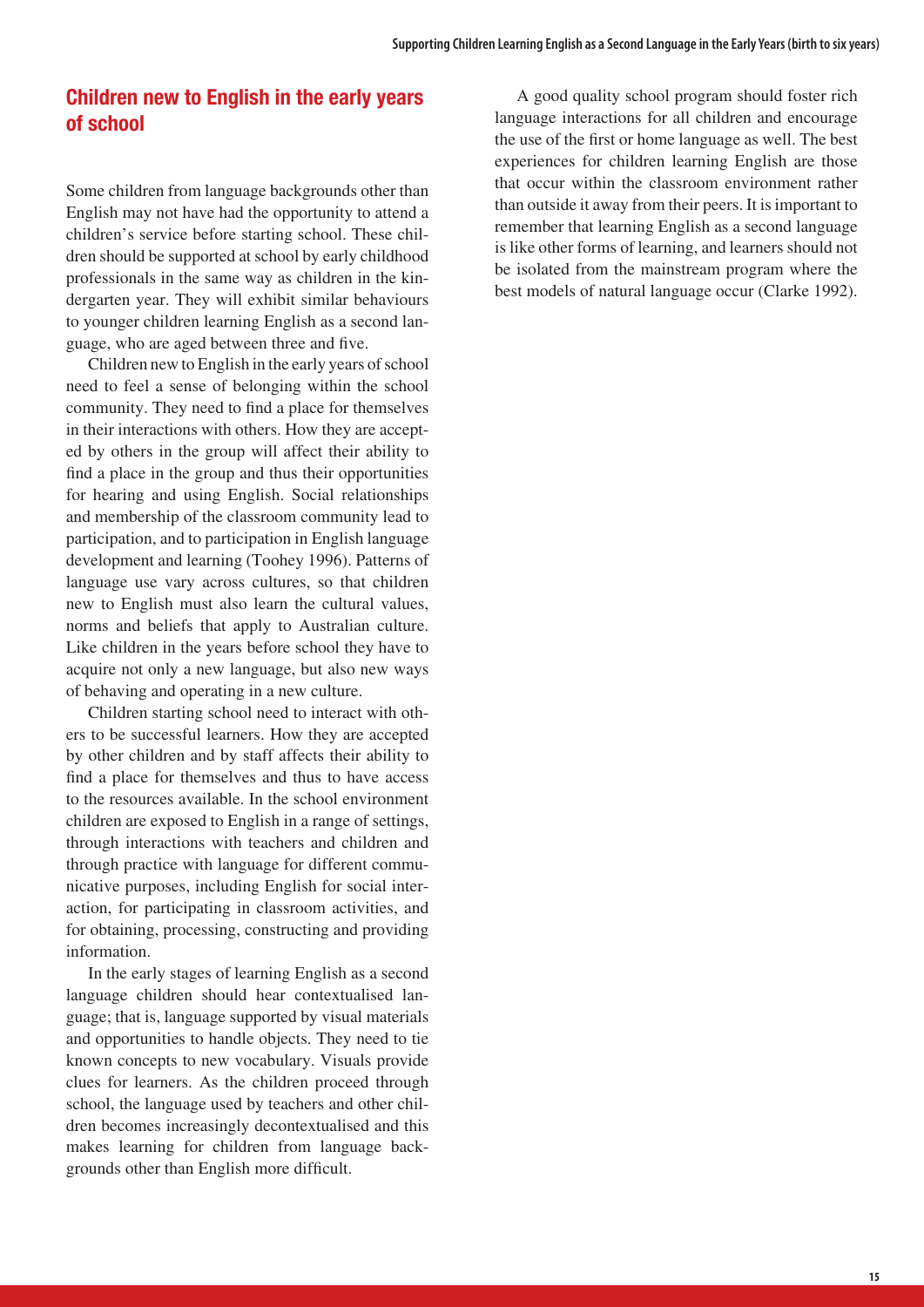# <span id="page-15-0"></span>**Stages of ESL development for children in the years prior to entering school and the early years of school**

During the early years of, children's progress in English as a second language is measured in three interrelated dimensions: listening and speaking, reading, and writing. In the school sector children's progress is monitored using the ESL standards that are described in the English as a Second Language (ESL) Companion to the Victorian Essential Learning Standards <[http://vels.vcaa.vic.edu.au/downloads/ESL\\_Com](http://vels.vcaa.vic.edu.au/downloads/ESL_Companion.pdf)[panion.pdf>](http://vels.vcaa.vic.edu.au/downloads/ESL_Companion.pdf) and the ESL developmental continuum <[www.education.vic.gov.au/studentlearning/teachin](http://www.education.vic.gov.au/studentlearning/teachingresources/esl/default.htm)[gresources/esl/default.htm](http://www.education.vic.gov.au/studentlearning/teachingresources/esl/default.htm)>.

In the preschool years, children's progress in learning English as a second language can be assessed in four stages: Stage 1 – New to English, Stage, 2 –Becoming familiar with English, Stage 3 – Becoming confident as a user of English and Stage 4 – Demonstrated competency as a user of English (Clarke 1996, Hester 1989).

As well as developing competence in the linguistic aspects of English, children learning English as a second language also need to learn about the different, diverse cultural practices, values and expectations of Australian society and of kindergarten and school.

Learners have to:

- learn new vocabulary
- recognise new non-verbal language, gestures and facial expressions
- recognise differences in stress, rhythm and intonation
- differentiate the grammatical structure of the new language
- adopt new ways of behaving and new values
- **•**  understand jokes, metaphors and idiomatic language.

(Adapted from ESL Stage A1 Teacher support materials for lower primary new arrivals, p. 30.)

In the years before school, the main focus for young children is developing oral English language through the dimensions of listening and speaking. Children learning English as a second language in early childhood settings also demonstrate early outcomes in reading and writing.

### **The importance of oral English language development**

This dimension focuses on children's development in understanding and using spoken English. This includes using English in social situations and in more structured situations. Children demonstrate progress in both formal and informal contexts.

It is important for early childhood professionals to remember that the children:

- are still at the early stages of cognitive development
- **•**  will experience early literacy development in their home language
- may be experiencing very different literacy experiences at home in their first language
- are still developing their first language/s or may already be bilingual
- may be shy or withdrawn
- may experience a silent period in the early stages of learning English
- may find the new environment of school very different from their home environment and have to learn a new culture as well as a new language
- may have limited experience of playing with children the same age.

(Adapted from McKay, P 1993, NLLIA.)

### **Stages of second language acquisition**

All children learning English as a second language proceed through identifiable phases in the acquisition of the second language. When they are ready, children will move to the next phase having achieved control of different grammatical structures of the new language, built on the achievement of the phase before (Clarke 1996). In observing children's progress through the phases it is important to distinguish between the first times they use a new structure and continued use of the structure. The learner is seen to have reached a given phase when they have demonstrated use of the structure in a number of ways and in a range of contexts.

Learning a language is a complex process of which the development of grammar is only one part (Clarke 1996). Other social and psychological factors are important in understanding the processes of language acquisition. Research has shown that the learner's use and development of English is not restricted to the development of grammatical structures and vocabulary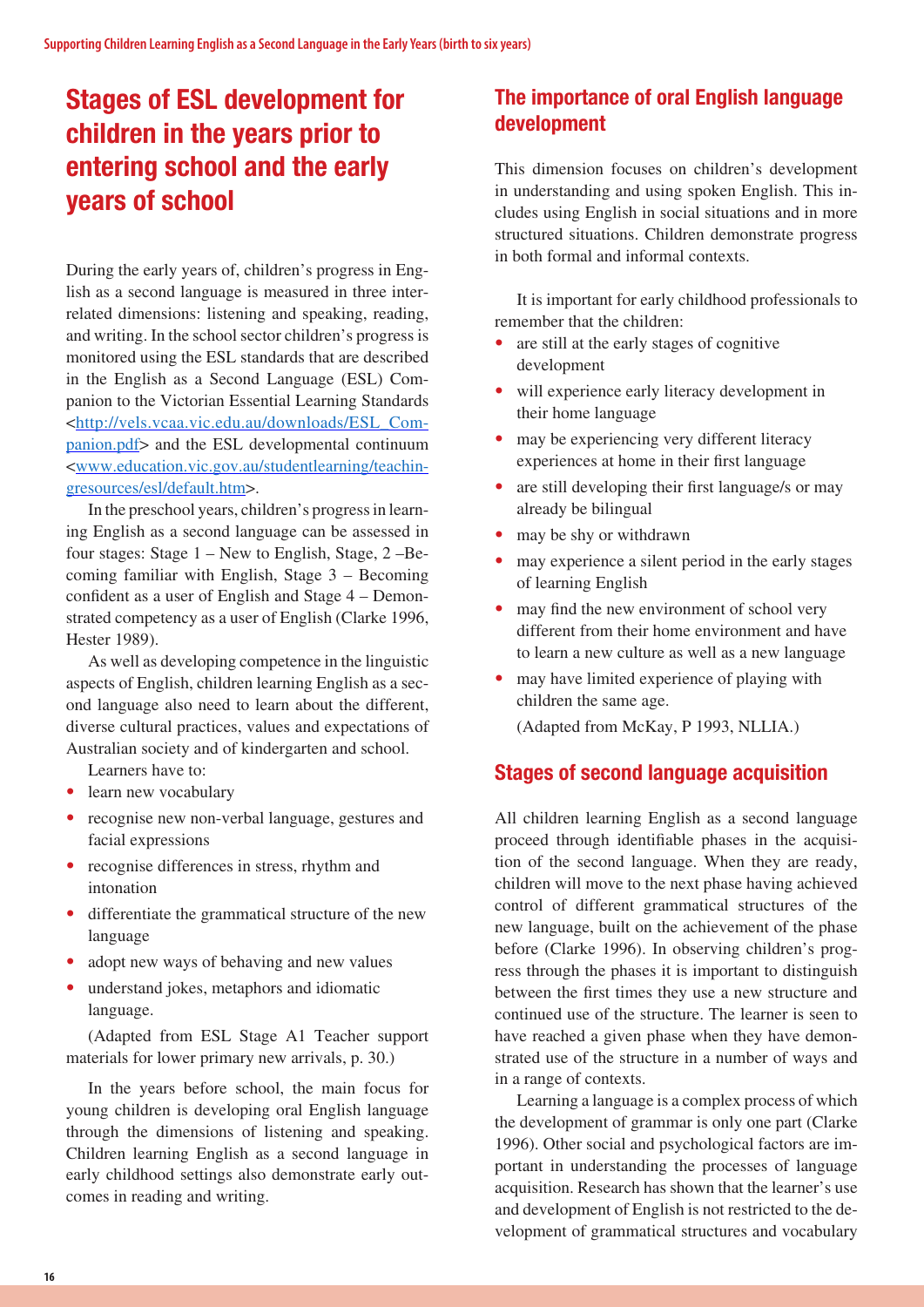<span id="page-16-0"></span>but also includes the development of communicative aspects such as attracting and sustaining attention, managing interactions in groups and with different speakers and the development of positive attitudes towards themselves as learners (Clarke 1996).

In developing a framework for monitoring the progress of young learners of English as a second language it is essential to include social aspects of learning rather than concentrating on the development of morphology and syntax. The stages described here take account of both grammatical progress and communicative competence (Clarke 1996, Hester 1989).

In the early years, young learners of English as a second language are likely to progress through the following stages (Clarke 1996, Tabors 1997):

- continued use of the home language in the new language context
- use of non-verbal communication
- a period of silence for some learners
- use of repetition and language play
- use of single words, formulae and routines
- development of productive language
- metalinguistic awareness.

Children's progress through these stages can be described in terms of achieving outcomes at various levels. An outline of these levels is provided below.

#### **Use of the home language**

In the early stages of learning English as a second language, some learners may continue to speak their home language. Sometimes they will answer questions directed in English using their first language and may expect others to understand them. If early childhood professionals accept this or if bilingual support is available, the children may feel confident to use their first language and this provides opportunities for further cognitive development as they can use the first language to draw on previous experiences and knowledge. Children will quickly become aware of the negative attitudes of peers and early childhood professionals, if they are discouraged from speaking their first language.

# **Oral English language development – an overview of stages between three to six years of age**

#### **Stage 1 – New to English**

At Stage 1, the learner is at the beginning stage and has little or no spoken English. In the first few weeks of exposure to English children will begin to understand isolated key words and familiar words, particularly if the language is supported by gestures, real objects and visual materials. The learners may respond nonverbally. During this period they may sit and observe others, or join in an activity without speaking. Sometimes they will make contact with other children, or make a non-verbal request from an adult. Some children may have difficulty understanding non-verbal gestures, if they differ from gestures and signs used in their own culture. At this time learners will carefully watch what other children are doing.

Children may be happy to join in activities or group times without responding or taking part. They may imitate others and show comprehension with gestures and efforts at participating. During group times, such as music and singing, they may join in the actions or echo or mimic another child. At this time learners will respond to key words or actions.

In the early days in an early childhood setting, children learning English as a second language vary tremendously in their willingness to begin using English. Some children are risk takers and naturally outgoing. They will make efforts to start speaking English immediately, repeating the words and phrases of early childhood professionals and other children, responding non-verbally and showing their eagerness for developing friendships. Other children will be more reticent in starting to speak English, observing others quietly and joining in with non-verbal responses or single words such as 'yes' or 'no'. Others will retreat into silence.

#### The silent period

The silent period can be defined as any prolonged period of time when learners of English as a second or additional language refuse to try and speak English, where 'prolonged' means 'silence' for more than a month of exposure to English. Learners may also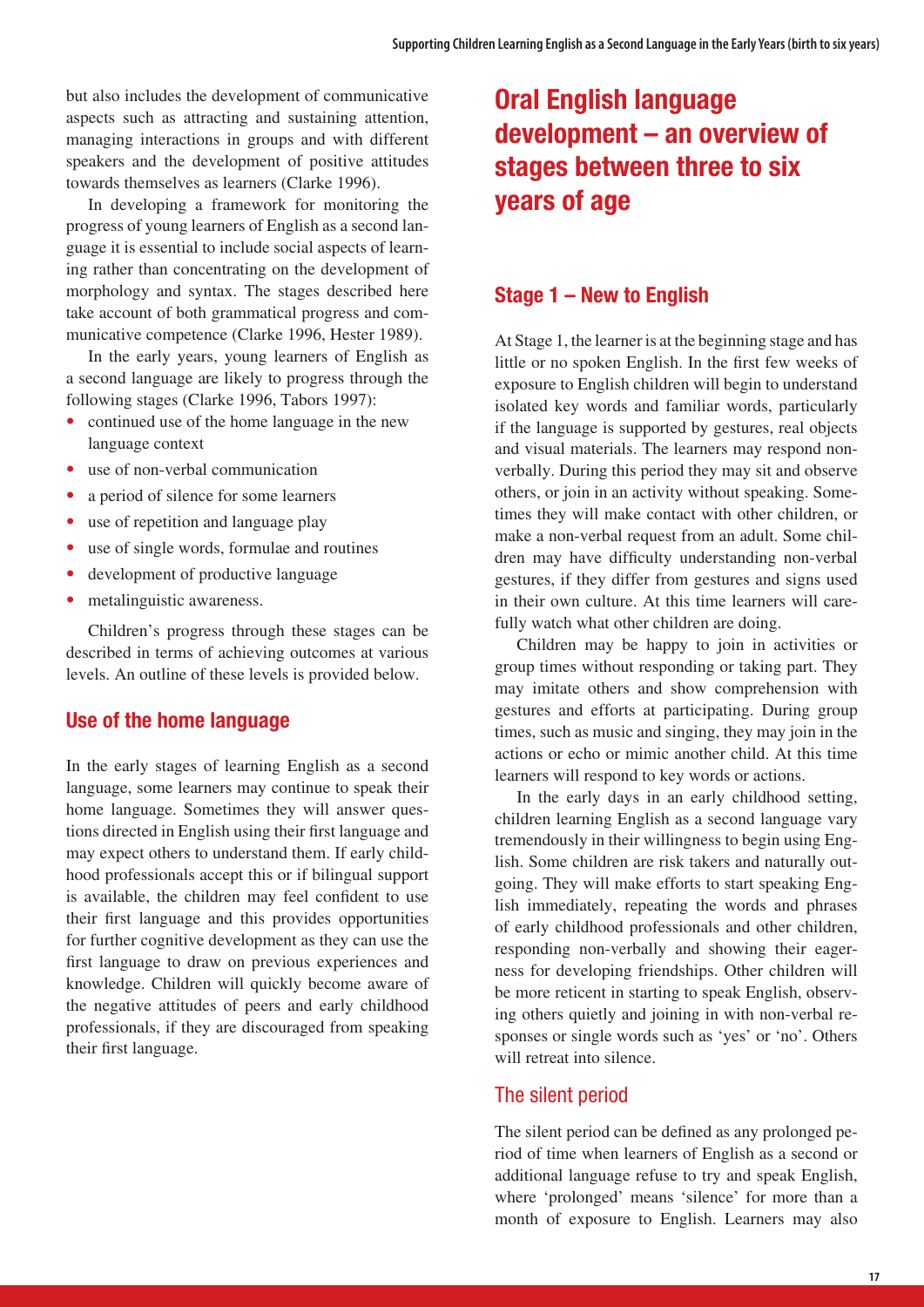avoid using non-verbal language, routines or repetition. The silent period can last for months. These children are usually fluent speakers of their first language and continue to use this at home (Clarke, P 1989, 1996).

Some children learning English as a second language may choose to be silent, since they have had little or no exposure to English prior to starting child care, kindergarten or school, and they may feel insecure in the new unfamiliar environment. They need to build up a sense of trust. Sometimes children have high expectations of themselves and do not want to make mistakes in the new language. Other children may be timid and find trying new things difficult.

The silent period is recognised as an important stage for some children learning English as a second language. Research (Clarke 1989, 1996; Tabors 1997) has shown that initially they experience a period in which they are reluctant to start speaking English. This is commonly referred to as 'the silent period'. Many early childhood professionals working with young children learning English as a second language become concerned when children refuse to speak English after several months' exposure. In some cases children are thought to be experiencing 'language delay' and further interventions are often sought.

It is very important to understand the nature of the silent period before referring children for Speech Therapy or early intervention support. Children should be assessed in their first language before assuming that the child has language delay. Efforts should be made to interview parents in their home language to find out how well the child is using their home language. Language delay is always present in both languages (see p. 27 for further information on language delay).

It is not uncommon for children in an early childhood setting to experience such a silent period. This period should not be confused with the non-verbal period during which learners do not speak English, but are willing to join in and communicate using non-verbal gestures, eye contact, nods etc. (Clarke, P 1996).

The strategies that are employed by early childhood professionals working with young children who choose to remain silent can make a great difference to whether these learners feel part of the group or whether they become marginalised. Young learners who remain silent may feel rejected by early childhood professionals and other children, if efforts are not made to include them in interactions and to accept whatever level of participation these children are prepared to offer. Other children may quickly decide that children who refuse to speak in English cannot play with them, and reject non-verbal attempts by silent children to join in. Every effort needs to be made to include children in group times, to develop strategies to support children during routine times and to encourage other children to support the learner (Clarke, P 1989, 1996).

The following strategies support children in a silent period (Clarke, P 1996)

Early childhood professionals need to:

- model good practices of talking and listening
- demonstrate to other children that the silent child can communicate
- continue talking even when the learner does not seem to be responding
- make efforts to include the learner in a range of group experiences
- focus the conversation on other children in the group if the learner seems reluctant to be included in interaction
- accept and praise the learner's minimal efforts to communicate including use of nonverbal responses
- use simple language which is supported by visual materials
- expect that the learner will eventually respond and try to speak in English
- provide a wide variety of activities that encourage interaction.

If children are in a prolonged silent period it is important to ascertain how much language they are using at home. If necessary use a bilingual worker to talk with the family and establish what language the child speaks at home, ask the family questions about what they talk about at home and whether their child knows and uses any English at home, either with siblings or older family members.

#### The non-verbal period

It is natural for young learners to remain silent or seem reluctant to use any English in the early weeks while they are settling in and becoming accustomed to the new environment. Children cannot speak in a language that they have had little exposure to or opportunities to practice. In the early days of transition to a children's service or to school, children may be reluctant to join in interactions with others. Initially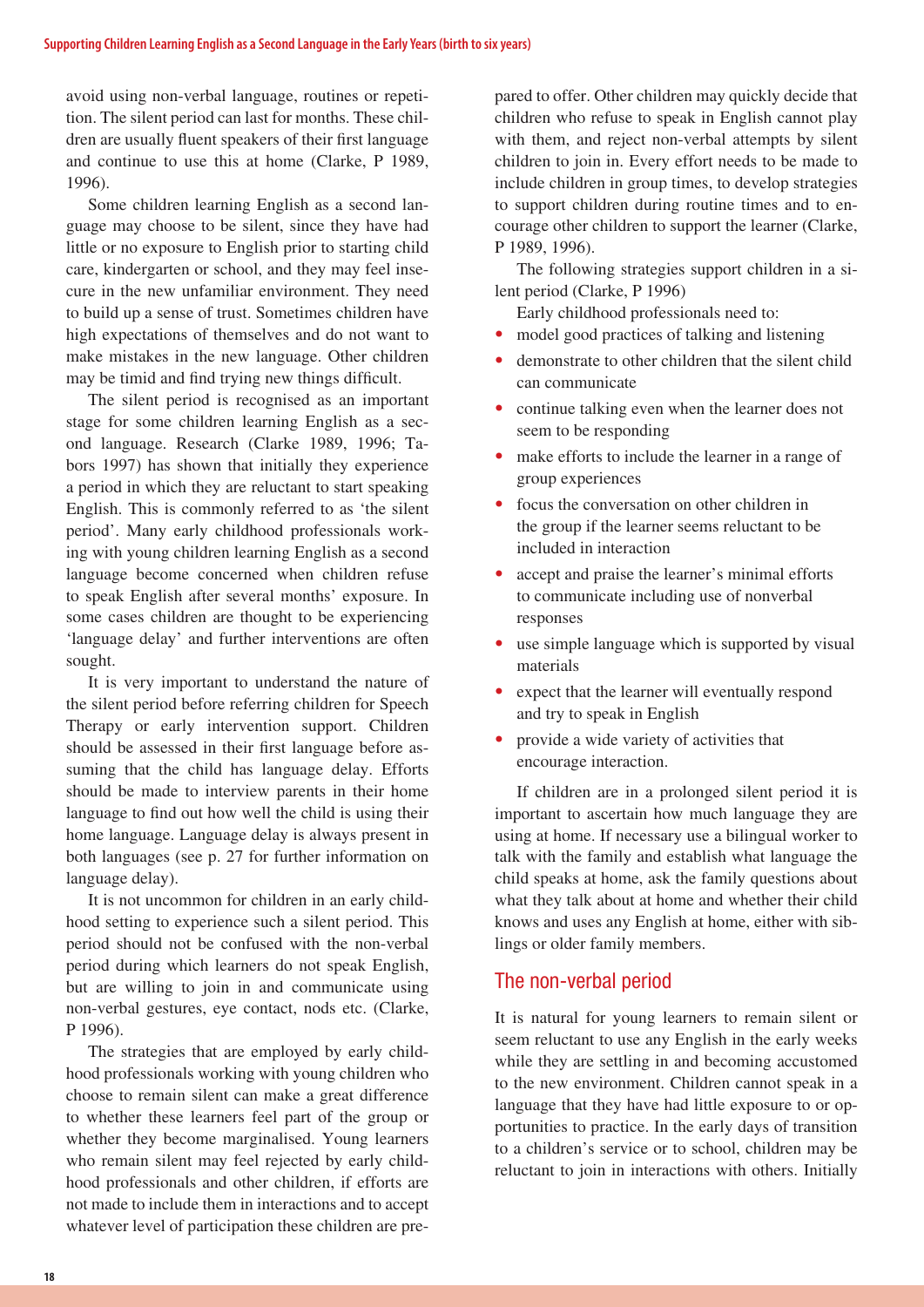<span id="page-18-0"></span>they rely on nonverbal responses. In the nonverbal period children may demonstrate the following:

- initial reluctance to join in interactions with others
- growing willingness to be included in interactions
- eye contact
- responding with gestures
- responding to requests to repeat words or actions
- talking/chanting under breath
- initiating interactions with others using nonverbal behaviours.

When young children realise that those around them cannot understand them or speak to them in a language they understand, then they may stop talking. However, they do not necessarily stop communicating (Clarke 1996 and Tabors 1997).

### **Stage 2 – Becoming familiar with English**

In Stage 2, learners start to understand familiar English, including the language used by early childhood professionals and other children. They use basic communication and strategies for taking part in group times or in limited interactions with other children. Learners depend on adults to extend their efforts at communicating, but are still reliant on non-verbal communication. Some children will be reluctant to respond with more than the occasional single word, but they will be happy to join in and work alongside others.

Learners begin to show growing confidence in using limited English. They start to understand some of the English that is spoken and will begin using isolated words such as greetings, naming objects and actions, labeling objects in the playroom and personal things. Some children may join in the singing, particularly the songs that have repetition and are supported by actions. It is not uncommon for children to mimic the words used by others, or to repeat words and the endings of sentences.

Learners are now growing familiar with playroom speech, including routine language associated with the environment. They start to use single words holistically to convey meaning. At this stage learners may employ frequently heard phrases in a formulaic way. Routine phrases are common, such as 'Sit down', 'Come inside', 'Good morning', 'How are you?', 'Hello', 'Come here' and 'Go outside'. Other formulaic phrases are heard frequently and initially memorised, such as 'I want the –', 'This one is mine',

'I can –', and 'I've got the –'. These phrases are useful to learners as a social strategy. They give the impression that the learners know English and can help them gain access to conversations with more experienced peers. Memorised chunks of language are acquired from familiar stories and songs and from frequently heard routines and playroom language. At this stage the learners are reliant on these memorised words or sentences, but they cannot change them in any way.

With more and more exposure to English, the understanding and willingness of learners to speak English increases. They can now comprehend more than they are able to say. They understand and respond to greetings and courtesy phrases, follow and give simple instructions, exchange personal information, and understand and respond to routines. At times they may still communicate with non-verbal language. Learners gain confidence from hearing familiar and repetitive language and they enjoy looking at books and listening to stories.

As learners progress with speaking English, they begin to show understanding of the language used by early childhood professionals and their peers and can distinguish spoken English from other languages. At this time they are very dependent on support from both adults and their peers. They still need this support to take an active part in interactions and to be able to impart meaning. Although children are developing fluency in English, they may still rely on use of the home language (if possible) to engage in more reflective socio-dramatic play.

Progress in English at this stage is demonstrated by a growing vocabulary related to objects and events and by more frequent attempts to describe things in detail. The learner shows greater confidence in using limited English. Single words are combined to communicate new ideas. On some occasions the learner may rely on other children in the group to answer questions or contribute to the discussion. Visual materials such as photos, pictures, and real objects provide support for the learner.

### **Stage 3 – Becoming a confident user of English**

As children make progress in speaking English they demonstrate greater understanding of English in a variety of contexts and show increasing fluency in spoken English. They start to participate in group interactions and converse with early childhood professionals and peers. They are beginning to undertake some learning through English. Through different activities, both inside and outside the playroom,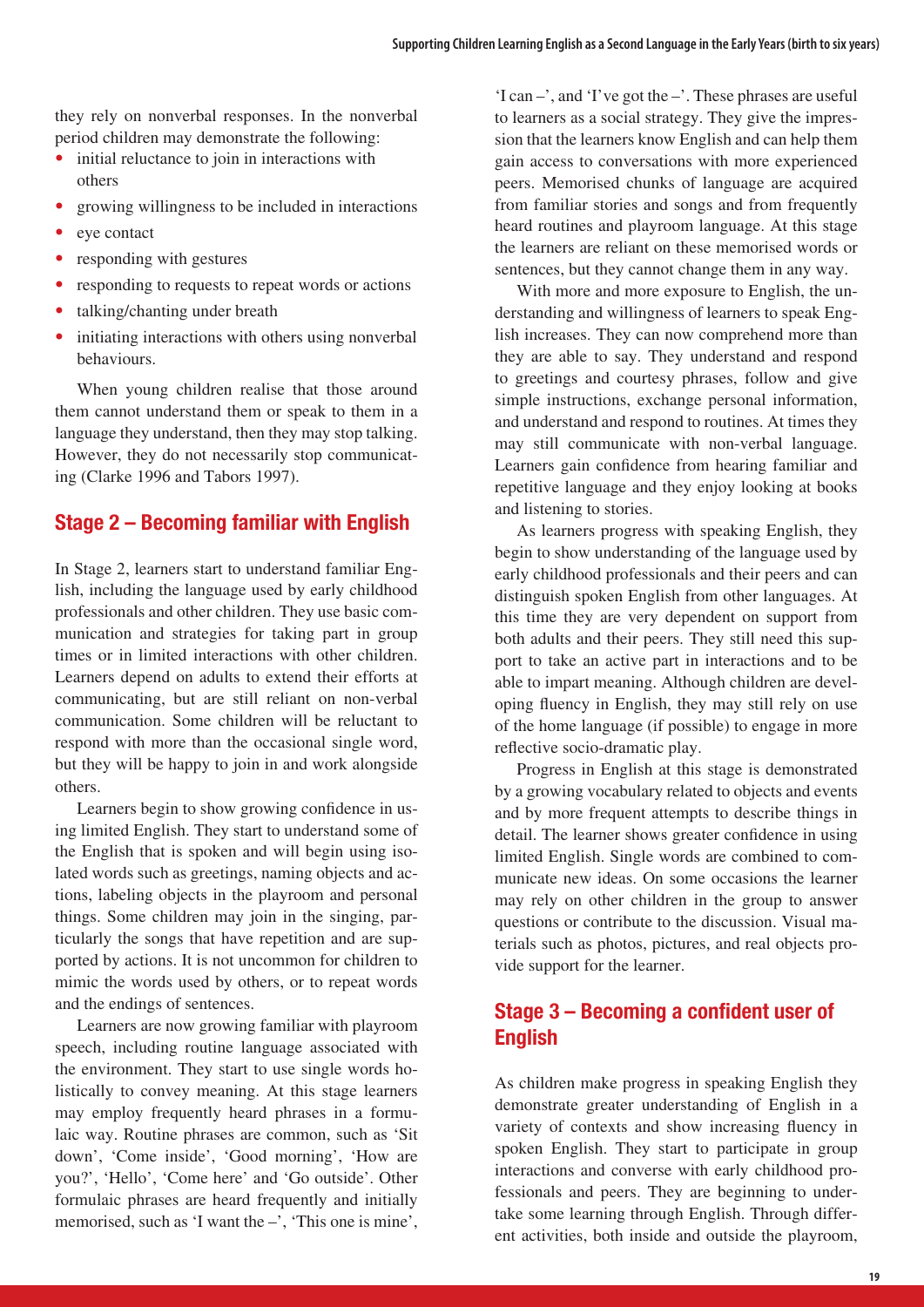<span id="page-19-0"></span>learners have opportunities to practise English with adults and other children. The observation of children shows increased vocabulary, better control of grammatical features, more willingness to initiate as well as respond in interactions, and evidence of increased learning and acquisition of new information.

By Stage 3, learners are less dependent on formulaic or rehearsed language and show the beginnings of the use of grammatically correct sentences. Learners start to sort out the finer points of the language. For example, they can distinguish between 'he' and 'she', and begin to use the definite or indefinite article correctly. They are still more interested in communicating meaning rather than correctness. As dependence on the use of formulaic language diminishes, learners may make more grammatical mistakes, or use sentences without verbs. This is a normal part of second language development and early childhood professionals should reformulate, elaborate and expand children's speech, rather than focus on mistakes in grammar or pronunciation. Sometimes discussions between early childhood professionals and other children are still hard for learners to comprehend, particularly if the interactions are not supported with visual materials and the language is decontextualised, but learners will adopt strategies to engage in interaction.

Children already fluent in their first language will demonstrate understanding of two languages and will feel confident switching from the first language to English with different speakers. They still may prefer to use the home language, particularly for social interactions and taking part in socio-dramatic play.

By this time learners are participating in routines in the pre-school environment. They are able to use both single words and formulaic language to convey meaning and will initiate conversations as well as respond. Learners can be observed to demonstrate greater flexibility with spoken English. They are beginning to combine single words into short sentences. They use comprehensible pronunciation, stress and intonation and their pronunciation is similar to that of native-speakers. Progress in English is shown in a growing confidence in using English in different contexts.

### **Stage 4 – Demonstrated competency as a speaker of English**

At Stage 4, learners are able to communicate in a range of different learning situations. They can express ideas and take part in discussions with adults

and their peers, as they consolidate their understanding and use of English. They listen, talk and develop competence in extended speech in English, when they communicate with different speakers, including their peers and early childhood professionals. In the early years the environment is a mix of structured and unstructured play and provides learners with opportunities to practise grammatical structures. Greater confidence in speaking English enables them to take an active part in extended conversation. Conversations are now jointly constructed and learners can engage in cognitively challenging tasks. They are beginning to demonstrate reflective thinking rather than just engaging in reporting or answering questions. Early childhood professionals should be skilful in scaffolding children's language development and provide opportunities for sustained shared thinking (Siraj-Blatchford 2009).

Learners are now able to engage in playroom or classroom conversation and show better comprehension and interest in using English in a range of situations. They can extend their vocabulary through hearing stories, poems and discussions in other curriculum areas. They gain greater control of the English tense system in certain contexts, such as story telling, reporting events and activities, and from book language. Learners with growing competence in English demonstrate understanding of extended speaking from the teacher, including the introduction of new topics (Clarke 1996).

At Stage 4, learners are experienced users of English and show a growing command of the grammatical system of the language. They are confident in verbal exchanges and in collaboration with their Englishspeaking peers, and move with ease between English and their first language, depending on different situations and what is appropriate, and the encouragement of the peer group. They are now beginning to explore complex ideas (for example, in role play, discussion groups, maths and scientific investigation) and can demonstrate leadership in group situations (Clarke 1996, Hester, in Barrs et al. 1989).

#### Reading and writing

In the years before starting school young children enjoy a variety of activities which support the later learning of reading and writing. Young children learning English as a second language develop early literacy skills through engagement in symbolic and socio-dramatic play. They learn to recognise symbols, including play with matching games, puzzles and sequencing activities. Initially children new to English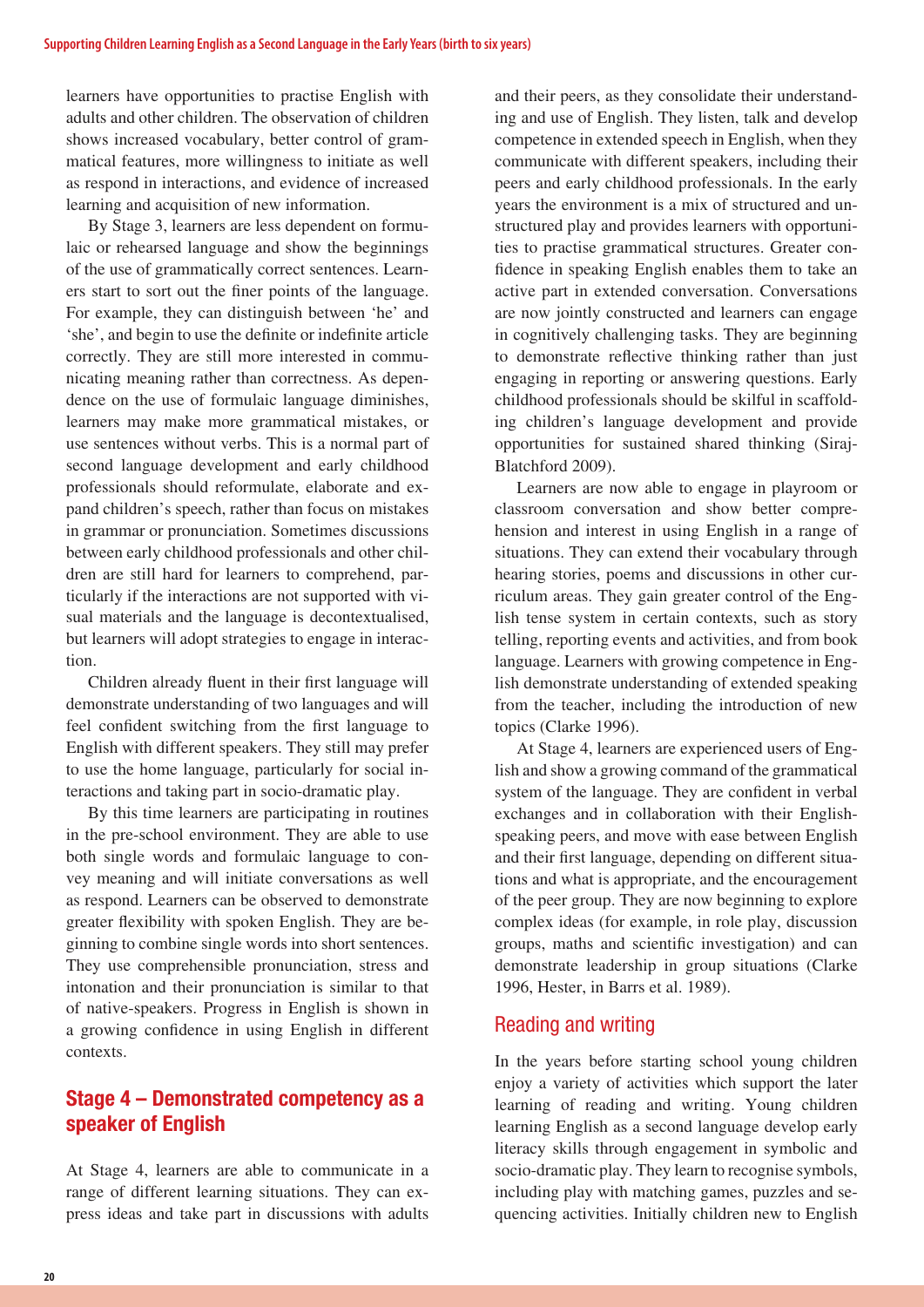will have a limited concentration when listening to stories. They will enjoy stories in their own language and may mimic words said by others. They may recognise their own language and will enjoy books that have clear realistic illustrations.

As children become more familiar with English they will engage in a range of activities with books and reading. They enjoy simple stories, repeat repetitive phrases in books, anticipate the ending of a story or the stages of a story, join in with shared reading, recognise letters, logos, signs etc., enjoy looking at books on their own, choose favourite stories, and show familiarity with DVDs, CDs etc. Even children with limited spoken English can demonstrate a knowledge of the way books work, and can handle books appropriately, turning the pages and responding to illustrations or rhyme and repetition. When listening to stories, learners will listen for key words and for repetition. In the early stages of learning English, they may repeat words said by the adult, fill in gaps or predict what is coming on the next page.

As children gain confidence in speaking English they engage in discussions around books and stories, both fiction and non-fiction. They are now able to respond to a wide variety of texts, and enjoy reading with other children and adults. Some learners will attempt to read or write letters and words. They enjoy seeing their words written down. They are familiar with a variety of multimedia, including computers, digital cameras, DVDs and CDs.

Children enjoy drawing, painting and other creative activities, and use limited English to engage in pretend play around writing (the home corner and post office). They may recognise their own language written down and show interest in copying the writing of their name. As the learners' understanding and use of English increases, they get pleasure in practising their own writing. They can describe their drawings etc., and match written words in games. They will often want to copy their name on their drawings or write it themselves. Sometimes this will be in their first language.

As their competence in English grows, learners can begin to recognise written texts in English. Some children may demonstrate book awareness and start to enjoy writing and printing letters and numbers. Learners can recognise that print conveys meaning and make a connection between visual images, such as logos, and actions or meanings. They are able to understand that the words have a structure and purpose, and they will make a link between the illustrations and the story. Children may name letters, write their own name, and know some of the sounds that letters represent. They can recognise the written form of their own name and will give opinions about texts and stories, read their own writing and match words and letters.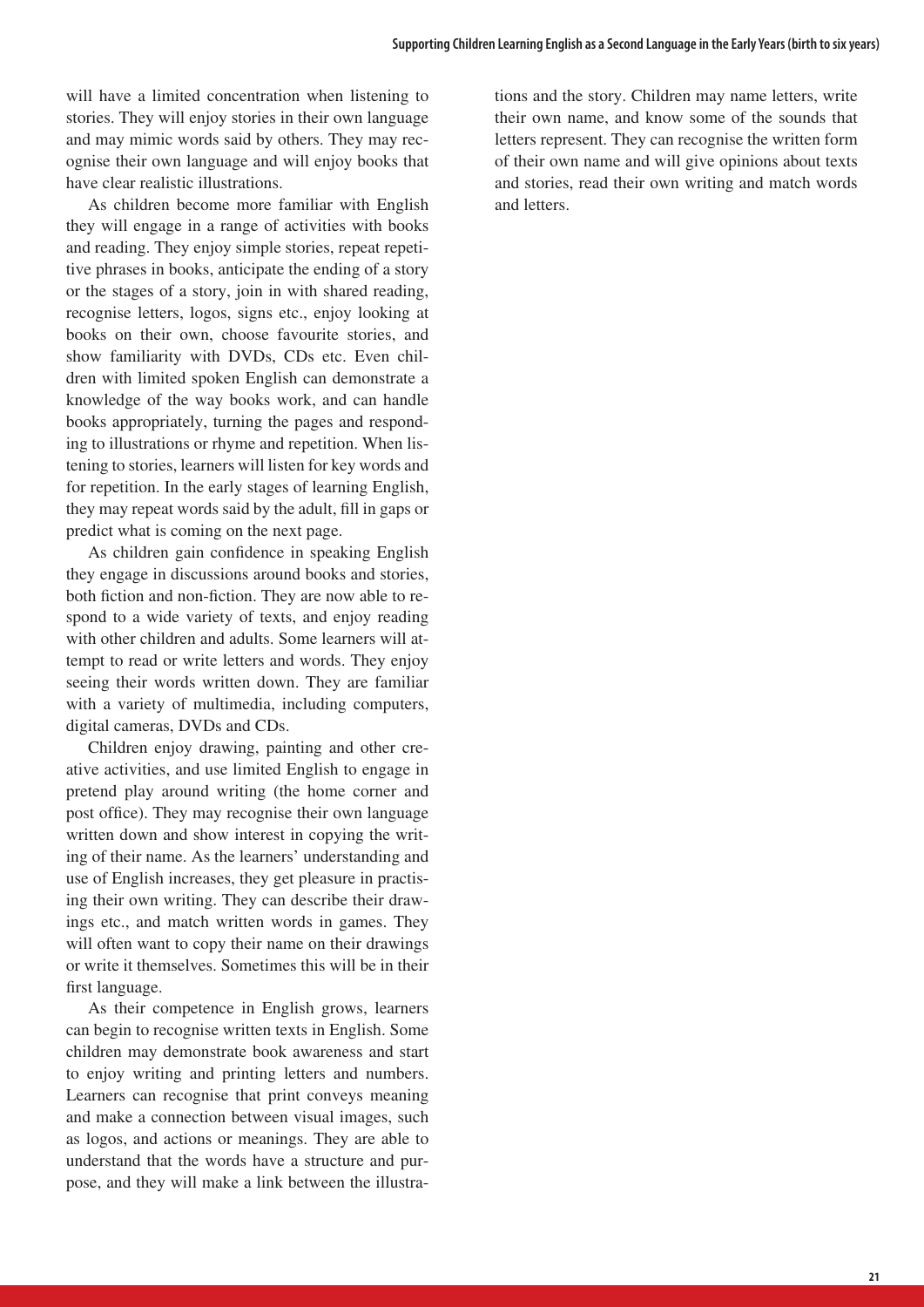# <span id="page-21-0"></span>**Rates of acquisition**

It is very important to acknowledge the individual nature of learners of English as a second language. Some children will seem to learn fast, while others will not show much progress. In the early stages some may appear to acquire English quickly and may seem to use correct grammatical structures. In most cases, however, this reflects the use of formulaic and rehearsed language. As they gain more control over their use of English, they become less reliant on these formulae, though their English may seem to be less grammatically correct.

Children's rate of learning English is influenced by a number of factors that include their position in the early years setting, their feeling of belonging, their previous experiences or exposure to English, the attitudes of the early childhood professionals and other children, and the type of program provided.

### Children starting school (The ESL Companion to the Victorian Essential Learning Stages)

Children starting school with little or no English will progress through Stages A1 and A2 as they develop growing competence in communicating in English and an ability to function in increasingly complex learning situations. In the school sector, the ESL Companion to VELS used to monitor the progress of ESL students as they learn English. The ESL Developmental continuum provides additional information on the stages in the ESL Companion. For further information refer to English as a Second Language (ESL) Companion to the Victorian Essential Learning Standards (VCAA 2005) <[http://vels.vcaa.vic.](http://vels.vcaa.vic.edu.au/downloads/ESL_Companion.pdf) [edu.au/downloads/ESL\\_Companion.pdf](http://vels.vcaa.vic.edu.au/downloads/ESL_Companion.pdf)> and the ESL developmental continuum [<www.education.](http://www.education.vic.gov.au/studentlearning/teachingresources/esl/default.htm) [vic.gov.au/studentlearning/teachingresources/esl/de](http://www.education.vic.gov.au/studentlearning/teachingresources/esl/default.htm)[fault.htm>](http://www.education.vic.gov.au/studentlearning/teachingresources/esl/default.htm).

# **Provision of inclusive environments**

Setting up and maintaining a safe physical environment which encourages exploration and learning through play and which is responsive to the diversity of needs is a challenge for all early childhood professionals. Programs for children in the early years which are well planned and well organised, provide a structure that encourages children to explore, experiment, and make decisions as they play together.

Consideration needs to be given to multicultural and equity perspectives in program planning regardless of whether they are developed for exclusively English-speaking children or for children from a range of diverse backgrounds. A good early years program, regardless of the age or stage of the child, takes into account the needs and interests of the children in the program, the socio-cultural environment that the children are growing up in, the previous experiences that children have had, the values that are important to their families. Planning needs to consider what qualities should be fostered in children, what children need to grow up safe and secure, how children can develop pride in their ability to be bilingual and bicultural, how children can be assisted to develop a keen desire to learn, and a sense of social justice and care for others (Siraj-Blatchford and Clarke 2000).

Consideration of multicultural perspectives in the program includes:

- the way the room is set up and arrangements of space
- the daily routines arrival and departure, meal times, toileting, sleep routines
- a variety of bilingual and multicultural resources, books, pictures, toys and games
- a balance of structured and unstructured play
- activities that reflect the cultural and linguistic experiences of the children and families
- strategies for developing children's languages, both the first or home language and English
- communication with parents, including access to interpreters if necessary.

#### **Importance of play**

The most appropriate program for children in the preschool years is a play based program.

The way the indoor and outdoor space is arranged will convey messages about the value placed on the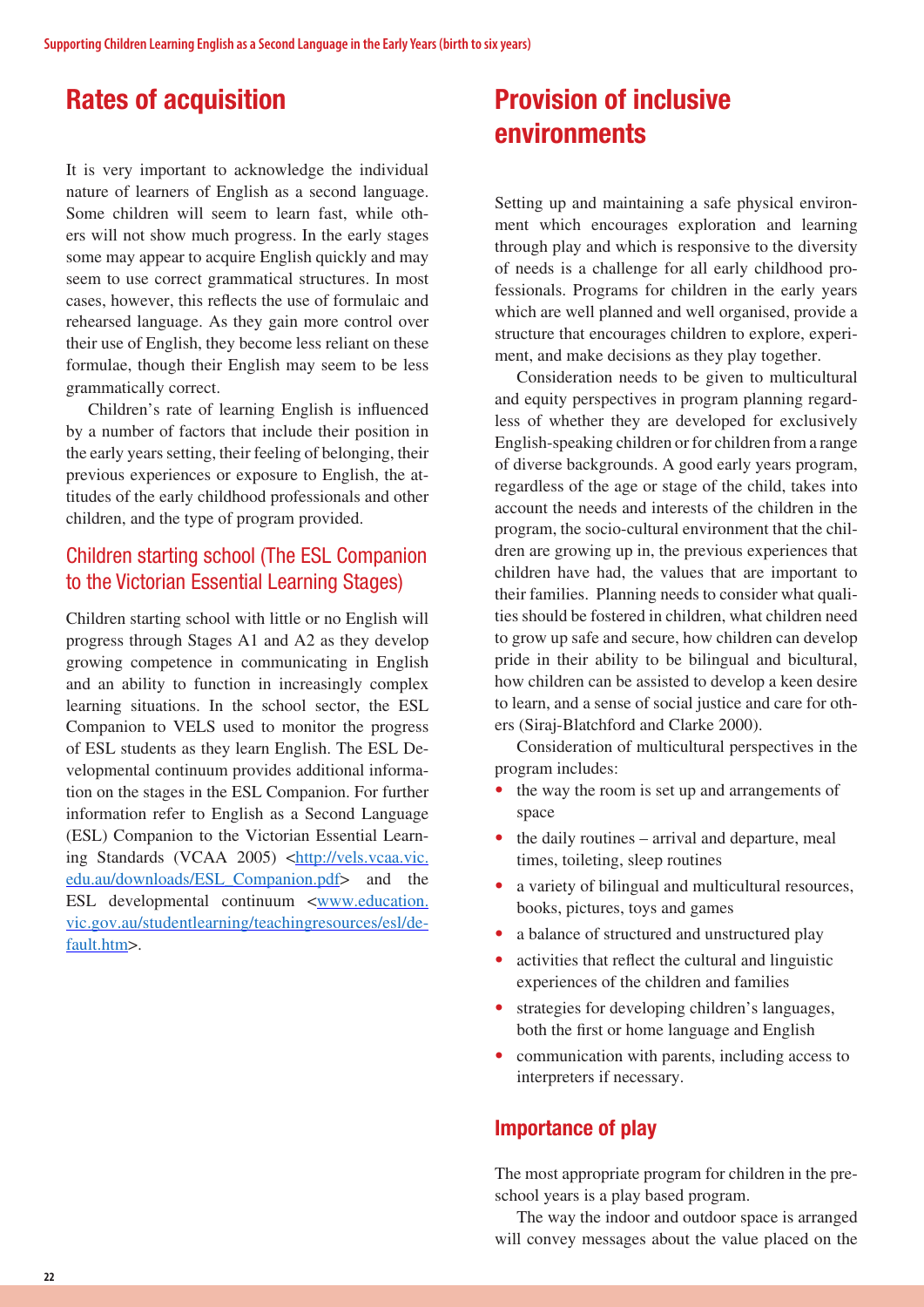culture and language backgrounds of the families. The layout of the playroom or classroom affects children's emotional security and ability to choose free play. Providing sufficient space allows children to play effectively. This means spaces which are not cramped with too many tables and chairs and furniture, or with activities that are pre-determined, such as work sheets. Both the indoor and outdoor environment s can be planned to maximise interactions and encourage play and provide opportunities for learners to interact in small groups, or on a one-to one basis with another child or an adult. Provision of opportunities to experience quiet times as well as activities which encourage talk is also a consideration. The way the playrooms are set up, the regularity of daily events and the predictable and routine language that is part of this context provides both organisational and linguistic supports for second language learners (Clarke 1996).

During opportunities for free play, young learners have ideal opportunities to acquire a second language as the speech they hear during play is highly predictable, routine in nature and repetitious. While they play children are using objects and actions which relate to the environment around them. This provides opportunities for the learners to experiment with the language. Furthermore, the learners also have opportunities to learn and practice the rules which are a necessary part of joining in games or role playing situations (Clarke 1992, Siraj-Blatchford and Clarke 2000).

Play which is adult-directed also provides opportunities for children to learn and practice English. This includes the provision of games with rules, card games, matching games and outdoor games with balls (Clarke 1992). Since many of these activities require adult direction, the children hear a great deal of natural language directed to the 'here and now', such as instructions for playing the game, rules of turn-taking and new information. In these activities, early childhood professionals make clear the behavioural and language expectations for the learners. The way the games are organised and the support provided assists the learners to take part using the comprehension and level of English they know at that time.

In the early years, children's play is best guided by adults but not dominated by them. Skilled early childhood professionals are able to support children's conversations and scaffold children's oral language as they engage children in conversation and fine tune the balance between talking and listening to the children.

The type of play most valued in the early years is imaginative play. Socio-dramatic play offers children the opportunity for problem solving, creative thinking and developing communication skills (Milne 1997). Free play provides ideal opportunities for children to engage in pretend talk, a type of extended discourse that predicts stronger language and literacy development. Literacy is about the understanding of symbols, play is where children practice many different ways of representing reality creating symbols with clay, paint, blocks, sand, and dress-ups (Milne 1997). Play allows children to develop and refine their capacities to use symbols, to represent experience and to construct imaginary worlds, and it makes the roles of people in the environment more meaningful and hence more accessible to children. Early literacy development does not simply happen; rather, it is a social process, embedded in children's relationships with parents, grandparents, extended family members, siblings, early childhood professionals, caregivers, friends and the wider community (Clarke 1999:1).

Children from diverse cultural and linguistic backgrounds may feel marginalised in the early childhood service and practices that they bring to the program may be very different and not understood by others in the group. The way the children are accepted by other children and early childhood professionals affects their ability to feel welcome and thus have confidence in accessing the resources available. If the identity that the child has acquired in other contexts is very different from the values and behaviours of the new environment then children may feel isolated and be denied access to opportunities for developing a strong sense of identity and a sense of belonging. Early childhood professionals can to ensure that children feel included, secure and valued. Children, parents and early childhood professionals can work together in an atmosphere of mutual respect. For young children from diverse backgrounds, forming attachments are more difficult in new environments when early childhood professionals and other children look and speak differently and where the routines and activities are also unfamiliar. Consistent, secure, responsive and respectful relationships with caring adults are essential to children's wellbeing.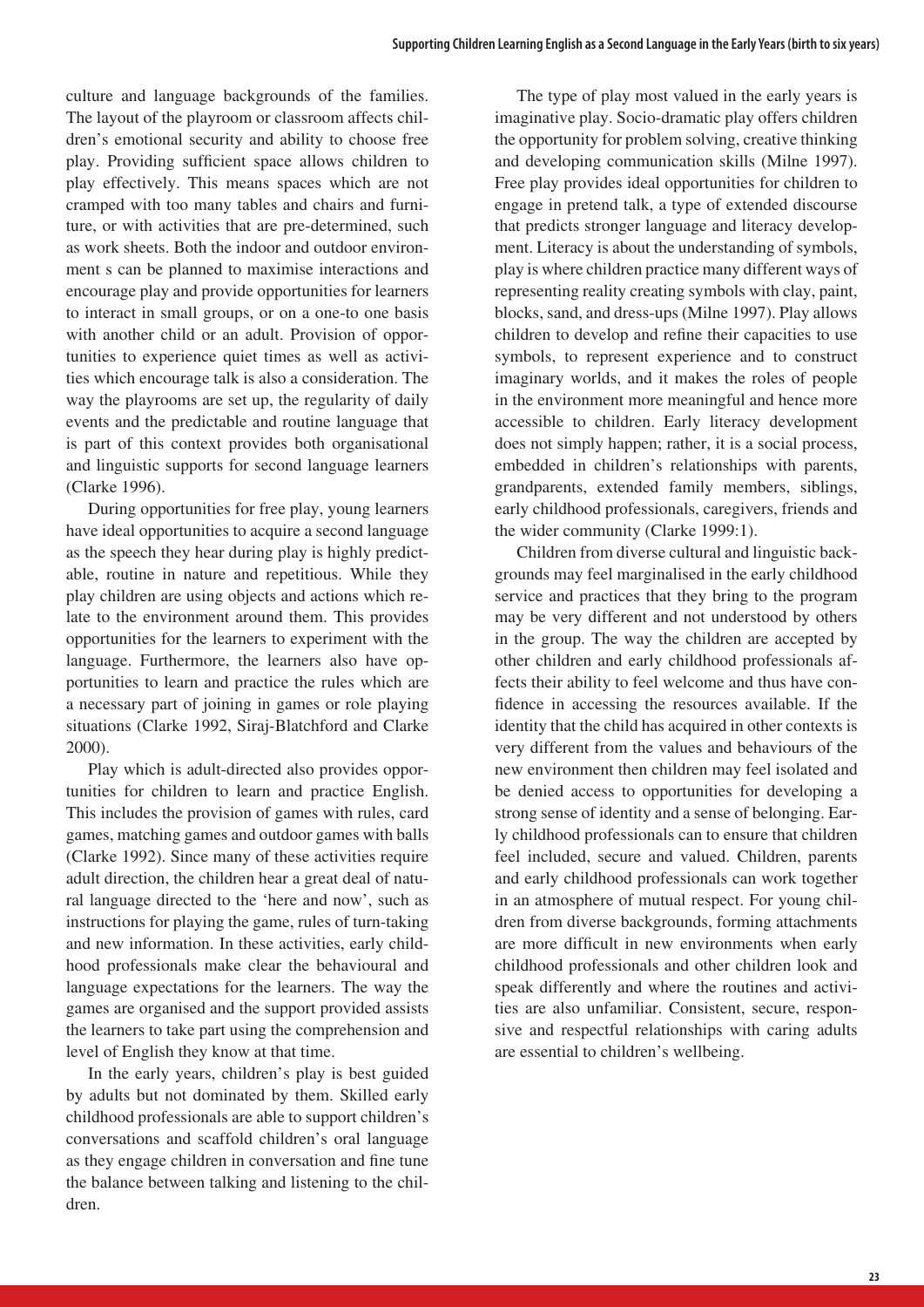# <span id="page-23-0"></span>**The role of early childhood professionals**

The skill of adults is critical at this time. They have a dual role of providing a supportive environment and supporting the learners. In the early months of the year in the early childhood service, early childhood professionals need to work persistently to establish the predictable routines and behavioural expectations for the learners. These include greeting the children on arrival, using routine language to assist children to choose activities, using simple English to help children understand the routines and expectations of the program and providing good models for the learners (Siraj-Blatchford and Clarke 2000). An important strategy to assist in the learning of the second language is the use of repetition. Saying the same thing more than once gives a child more than one chance to understand what is being said.

The children's level of confidence will affect the degree to which they are willing to take risks in the use of English. A child who is confident to try new vocabulary or to take part in conversations will appear to be more competent than a child who is shy or worries about making mistakes. Feedback can include generous use of praise such as 'good shot', 'well done' and 'great'.

### **Developing listening skills**

'Listening is an integral part of any early years program and for young English as second language learners, learning to listen is critical' (Siraj-Blatchford and Clarke 2000, p. 60). Early childhood professionals as active listeners show respect for children's efforts at speaking and they model good listening habits. They do this by concentrating on the learner's efforts at speaking and encouraging other children to listen to them. They can assist learners by making directions and instructions implicit and checking that the learner has understood.

Children's listening skills can be fostered using simple songs and rhymes, playing listening games and providing a range of quality games and CDs. Children learning English as a second language can be encouraged to listen and practice English in fun ways, such as playing word games and introducing rhymes. This helps them become familiar with the pronunciation, sounds, stress and rhythms of the new language.

### **Use of contextualised language**

A major difference between the context of the home and the context of the school is that the language used at home is highly contextualised, physically and socially and has a high level of predictability. For example, most of the talk revolves around objects and actions that are visible and supported by concrete examples. The language of the early childhood environment is usually more similar to the home than the language used in the school setting.

In the early years environment, much of the learning that occurs focuses on the 'here and now'. Early childhood professionals can support children learning English by focusing on topics and activities that children are familiar and which can provide shared background knowledge for children. Use of 'hands on' activities, support from visual materials and other activities that focus on personal and concrete experiences support learners to develop important concepts and learn key language items in English. Children may choose to respond using non-verbal language or with single words and gestures. All these choices need to be acceptable to early childhood professionals. As well as visual and contextual clues, linguistic cues, such as calls to attract and hold attention and repetition are important as they provide support for learners to try out new words and phrases.

### **Use of decontextualised language**

As children develop confidence in the use of English, it is important to expose them to more 'decontextualised language'. That is, the language not supported by visual materials. This is often the language of stories, or of recalling past events. As young learners gain confidence with their use of English, they are less reliant on visual or concrete referents. Children become confident in expressing their interests, opinions and preferences and they learn to negotiate solutions to problems and enter into sustained conversations with others.

### **Supporting language comprehension and production**

As children develop fluency with the second language their comprehension increases and they are able to use more complex constructions. Early childhood professionals have a major role in supporting both the learners' acquisition of comprehension and their pro-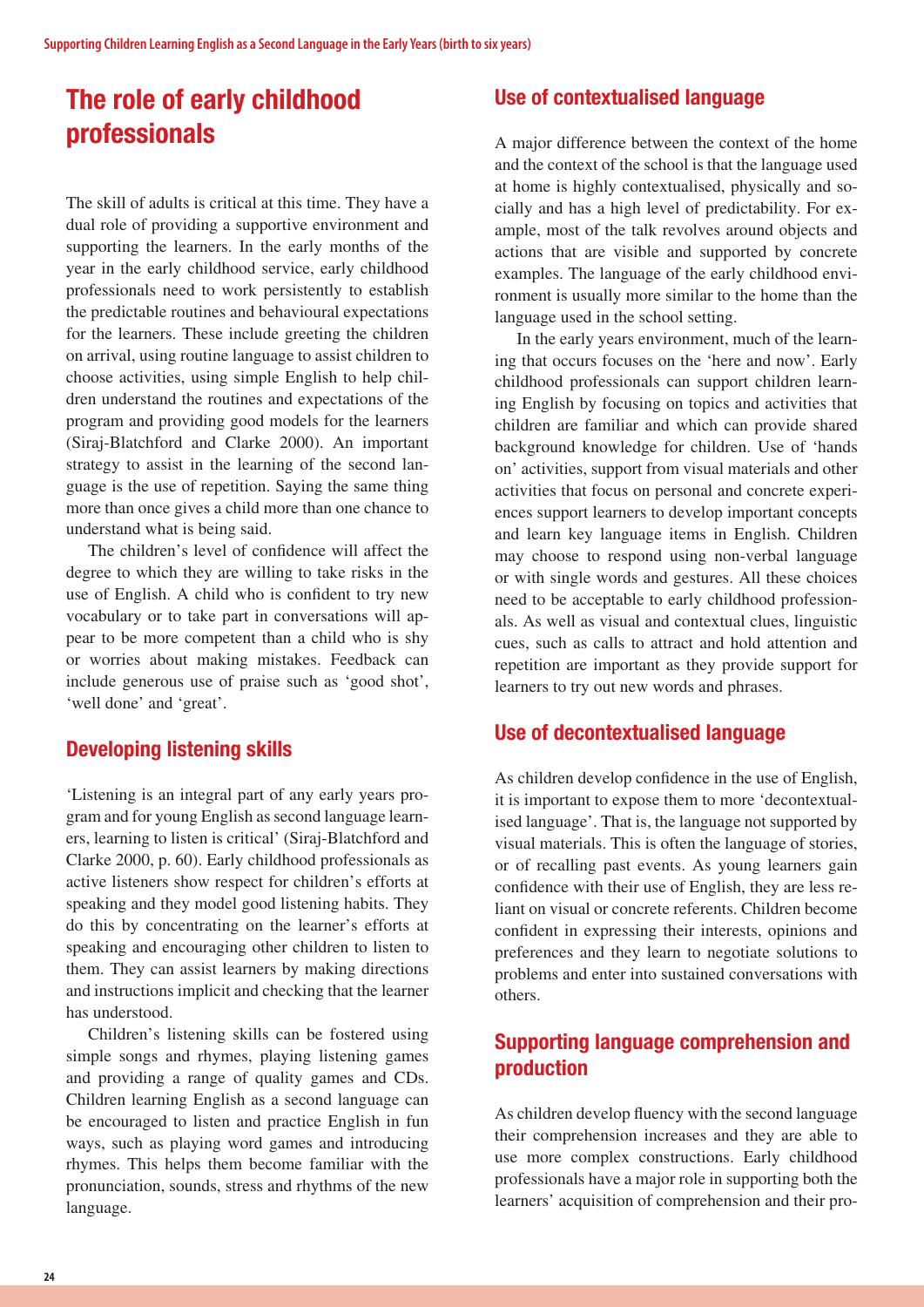<span id="page-24-0"></span>duction of English through the use of modifications to speech, use of key words, repetition and paraphrase, and expansions of the learners' utterances.

#### **Sustained shared communication**

Research (Siraj-Blatchford, 2009) has shown that the quality of adult-child verbal interactions is vital to positive learning outcomes for children. If children have a good command of spoken English they are able to take part in extended conversations using sustained shared thinking. 'Sustained shared thinking occurs where two or more individuals work together in an intellectual way to solve a problem, clarify a concept, evaluate an activity, extend a narrative etc. Both parties should contribute to the thinking and it should develop and extend the understanding' (Siraj-Blatchford et al. 2002, p. 9).

The opportunity for children to engage in 'sustained shared thinking' is important for learning outcomes. However, many children who are in the early stages of learning English as a second language are not able to engage in sustained shared thinking which requires metacognition, that is the ability to undertake higher level thinking and problem solving. Many children learning English as a second language have not had enough time to be able to understand or speak English well enough to take an active part in this type of interaction. Most of these children will be more advanced in speaking in their first language. If opportunities exist for these children to hear and use their first language, they can take part in this type of extended conversation which requires the ability to think and reflect on the conversations.

# **Assessing outcomes**

Assessment of children's ongoing language development is crucial to ensure relevant planning for each child. Assessment of learning includes reviewing, gathering and analysing information about what the learner can do, what they understand and the progress they are making at any particular point in their development. Documentation and evaluation can assist early childhood professionals to:

- plan effectively for children's development
- **understand children's progress in learning** English
- provide regular updates on children's progress for parents
- identify whether additional support or resources are required
- evaluate the effectiveness of the program provided
- reflect on appropriate pedagogy for children learning English as a second language.

Assessment assists early childhood professionals in early years settings to find out and support the cultural and linguistic experiences of the children. The most appropriate form of assessment is based on ongoing observation and recording of children's efforts at communicating. Testing children in the early weeks of kindergarten or school does not always provide real indication of children's ability. Some children need a long time to settle in and are unwilling to perform simple tasks. Children may be deemed as having little or no knowledge of English or understanding of English, when in fact their responses to testing is a result of fear of new or unknown situations, fear of failure, or inadequate understanding due to cultural factors of the task being requested.

Ongoing observation of the children will provide the best indicators of children's progress in English and early English literacy. Assessments would reflect dialogue between the kindergarten/child care/school and parents. When early childhood professionals do not share the same cultural and linguistic background as the children, communication should be enhanced using interpreters and bilingual early childhood professionals, positive outcomes are linked to positive communication with parents and communities. Positive relationships built at this time will establish a foundation for later collaboration.

All early childhood professionals in early childhood settings need to observe, record and assess the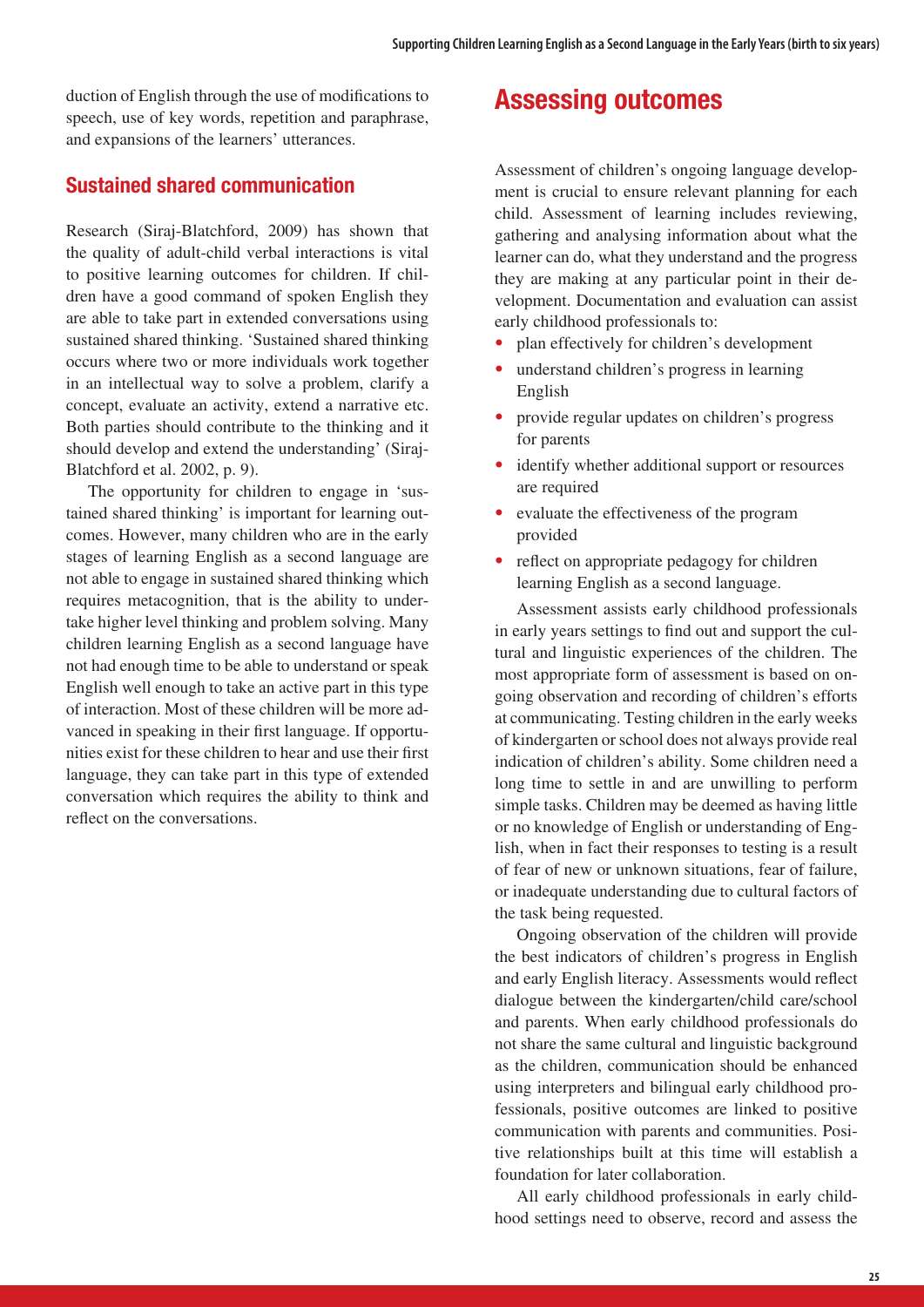<span id="page-25-0"></span>ongoing progress of children in their care. The purpose of this is to understand the child in the context of their home experiences and their development in the early years service. Regular observation and keeping detailed records helps to develop a profile of each child. The profile can include information on languages spoken at home, adults living in the home environment, siblings and other cultural aspects that may assist in developing a profile.

An important consideration in undertaking ongoing observation and assessment of children learning English as a second language is ensuring that early childhood professionals understand the stages of ESL development and are aware of the time it takes to achieve fluency in oral language. It is inappropriate to judge children on grammatical ability in the early stages of learning English, it is more important to assess the learner's ability to communicate with others and take part in interactions.

# **Achieving outcomes**

In the early years, children's level of English depends on how much exposure they have had, and on whether English is used outside the setting. After only one year of exposure in an early years service children have minimal English. This English may be restricted to the use of routine phrases or single words. Some children will be starting to use short sentences and be beginning to use correct grammatical constructions. Children's comprehension will exceed their ability to speak in English.

For children in bilingual settings, the English used may be simpler and more minimal than children forced to speak only English. However, the comprehension of children using both languages will usually exceed those having to use English all the time.

Regular observations should provide early childhood professionals with a clear picture of each child's progress in English as a second language at various stages throughout the year. Children's outcomes in each of the standards are described previously.

A variety of strategies and methods can be used to record children's progress. These include:

- asking children to tell you about their drawing, recording this an collecting the art work
- **•**  writing detailed observations and 'running records'
- keeping an account of what parents say about children's language development
- documenting children's development using learning stories (Carr)
- using video/DVDs to record children's progress.

Ongoing observation and record keeping provides the means to show children's progress even if the progress is minimal. In assessing language development it is important to fully understand the stages that children progress through and to acknowledge the individual variation that occurs. The important point to acknowledge is that children's progress is marked in terms of communicative competence, not grammatical competence. Children need to demonstrate that they can play and interact with others and make themselves understood, in time the ability to speak grammatically will develop.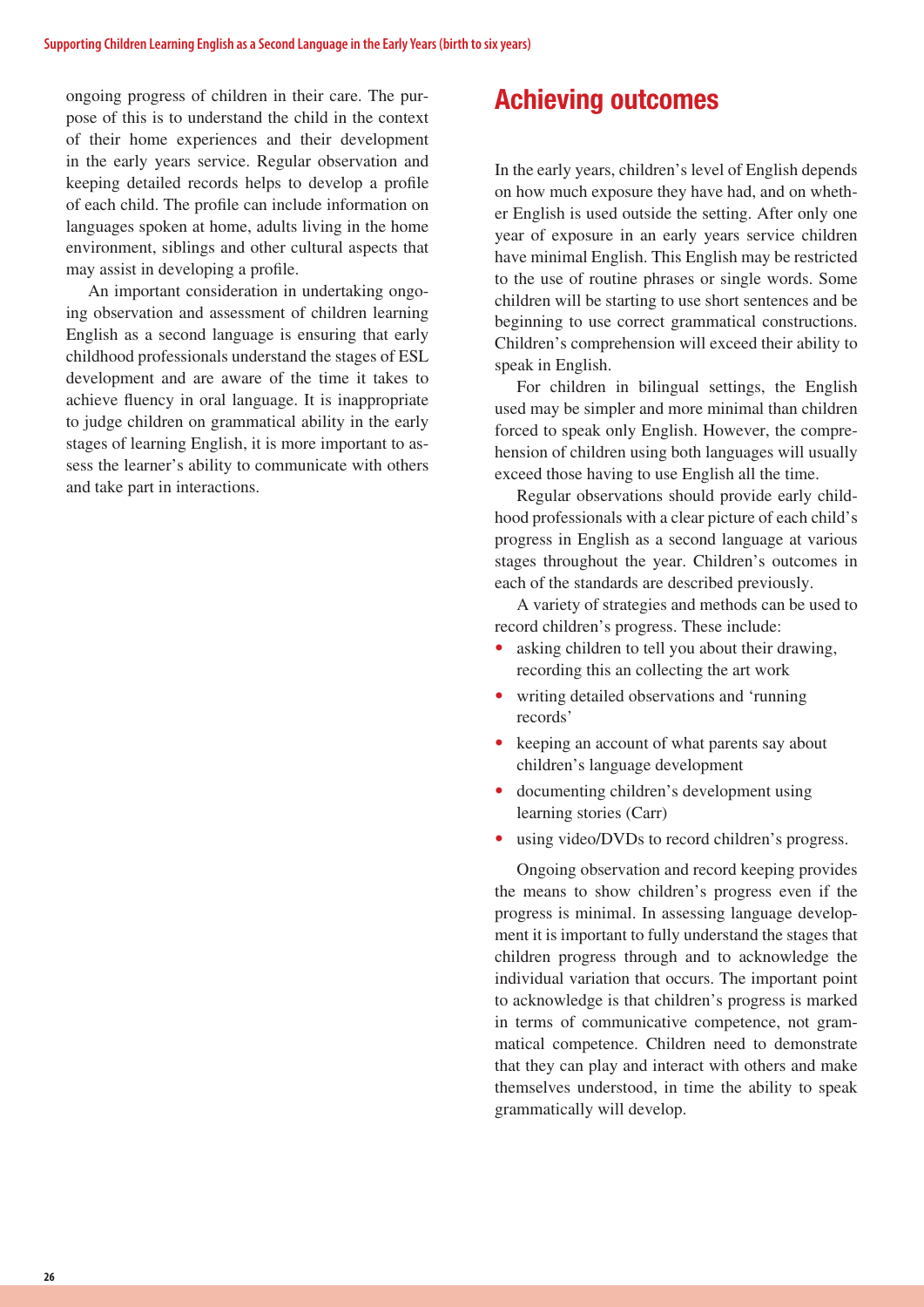### <span id="page-26-0"></span>**Language delay**

Research has shown that most children have no trouble learning English as a second language while maintaining their home language. Some people believe that it is a disadvantage for children to be learning two languages at the same time. Sometimes conflicting advice is given to staff and parents working with young bilingual learners. In some cases, the inability to speak English is seen as a language disorder or disability. Parents and teachers may be mistakenly advised that parents should give up speaking their languages at home so that children can learn English (Clarke 2006).

The differences in the way bilingual children communicate and their progress in learning English must be distinguished from language delay or disorder. If professionals are unclear of the distinctions, children may be wrongly diagnosed or assessed. A bilingual child is often assessed in English, rather than in the usually stronger first language. This may result in inaccurate assumptions about language and cognitive development (Baker 2000).

If children learning English as a second language are reluctant to speak at all or join in interactions, it is important to determine how long the child has had consistent exposure to English. Reviewing children's first language development will provide information on how well the child can communicate in their first language and whether there is potential for language delay. There is a great deal of variation between learners in how quickly they learn a second language. There is no significant theoretical reason to believe that learning, knowing or using two languages jeopardises children's development (Genesee et al. 2004, Clarke 2007, Dopke, S 2007).

If professionals working with young children suspect language delay, then it is essential when diagnosing language delay to assess both the home language and the development of English. Language delay always occurs in both languages. A child whose language skills seem noticeably deficient for their age may have delayed language. Children learning English as a second language are not considered as language delayed unless other symptoms are present. About five per cent of children will experience language delay. Any part of language learning may be affected, including pronunciation, articulation, understanding, grammar, social uses or the ability to remember words (Clarke 2006, Dopke, S 2007).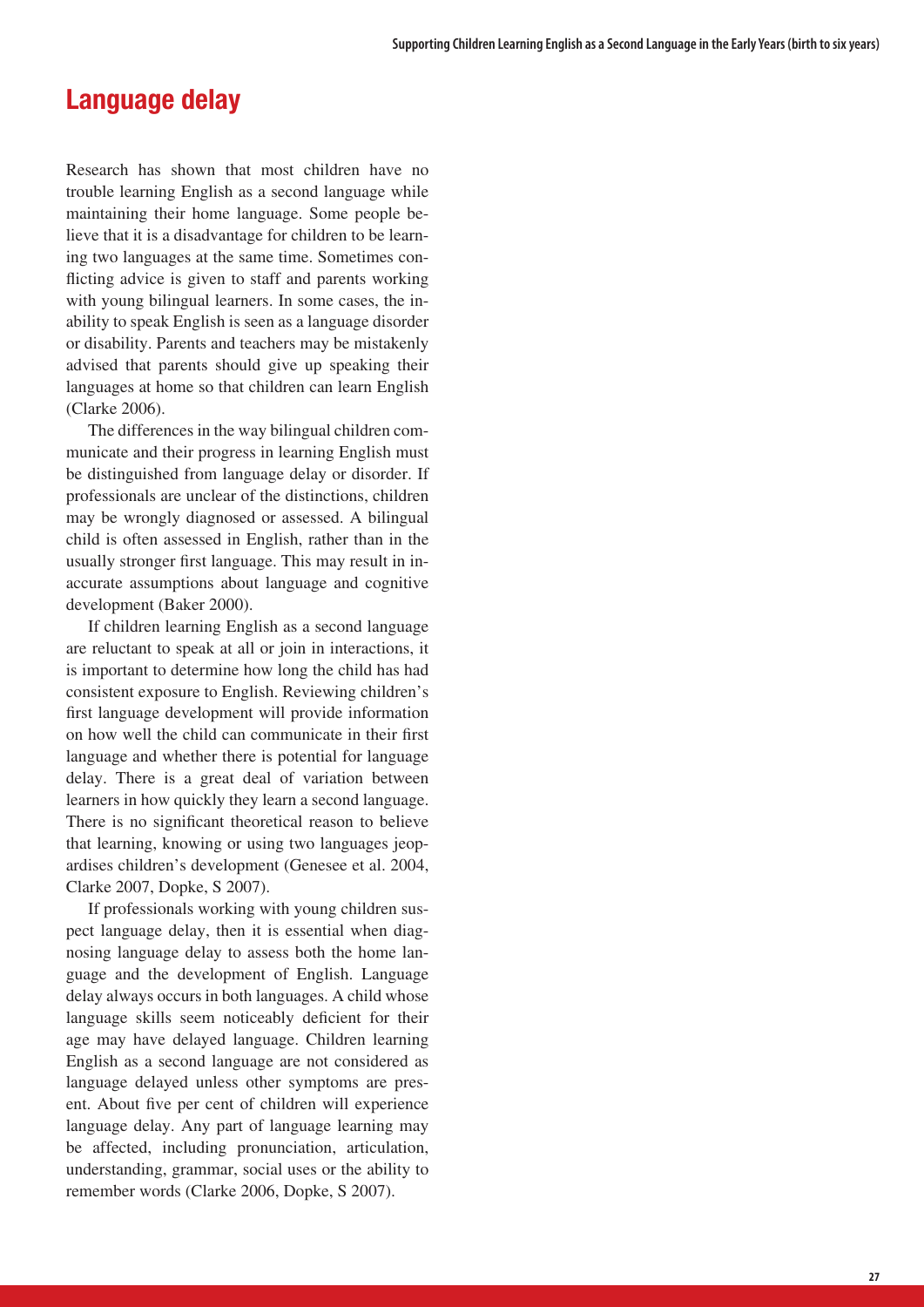# <span id="page-27-0"></span>**Appendix 1**

### **Resources and support**

#### **FKA Children's Services, Inc.**

First floor 9–11 Stewart St Richmond 3121 Telephone: (03) 94284471 [www.fka.com.au](http://www.fka.com.au) Provides professional support, advice and resources for all children's services in Victoria

#### **LMERC**

Statewide Languages and Multicultural Education Resource Centre Ground floor, 150 Palmerston St Carlton 3053

A specialist resource centre supporting school curriculum development and programs.

- **•**  LMERC provides expert advice and support
- Access to the library, including postal service to schools

The LMERC library includes over 27 000 items, including:

- Teacher reference materials and journals
- Culturally inclusive picture books, fiction and big books
- Posters and charts
- **Materials in 40 languages**
- **•**  DVDs, audio and CD ROMs English and multilingual

For information regarding these services visit the resource centre Email: [lmerc.library@edumail.vic.gov.au](mailto:lmerc.library@edumail.vic.gov.au) Telephone: (03) 9349 1418

LMERC membership is available to:

- teachers from all Victorian school sectors and community language schools
- staff and students from tertiary education faculties
- **Staff of education authorities in Victoria.**

#### **Department of Education and Early Childhood Development**

Level 2, 33 St Andrews Place East Melbourne Telephone: (03) 9637 2039

Support for English as a second language and Multicultural Education Interpreting and translating services Resources Available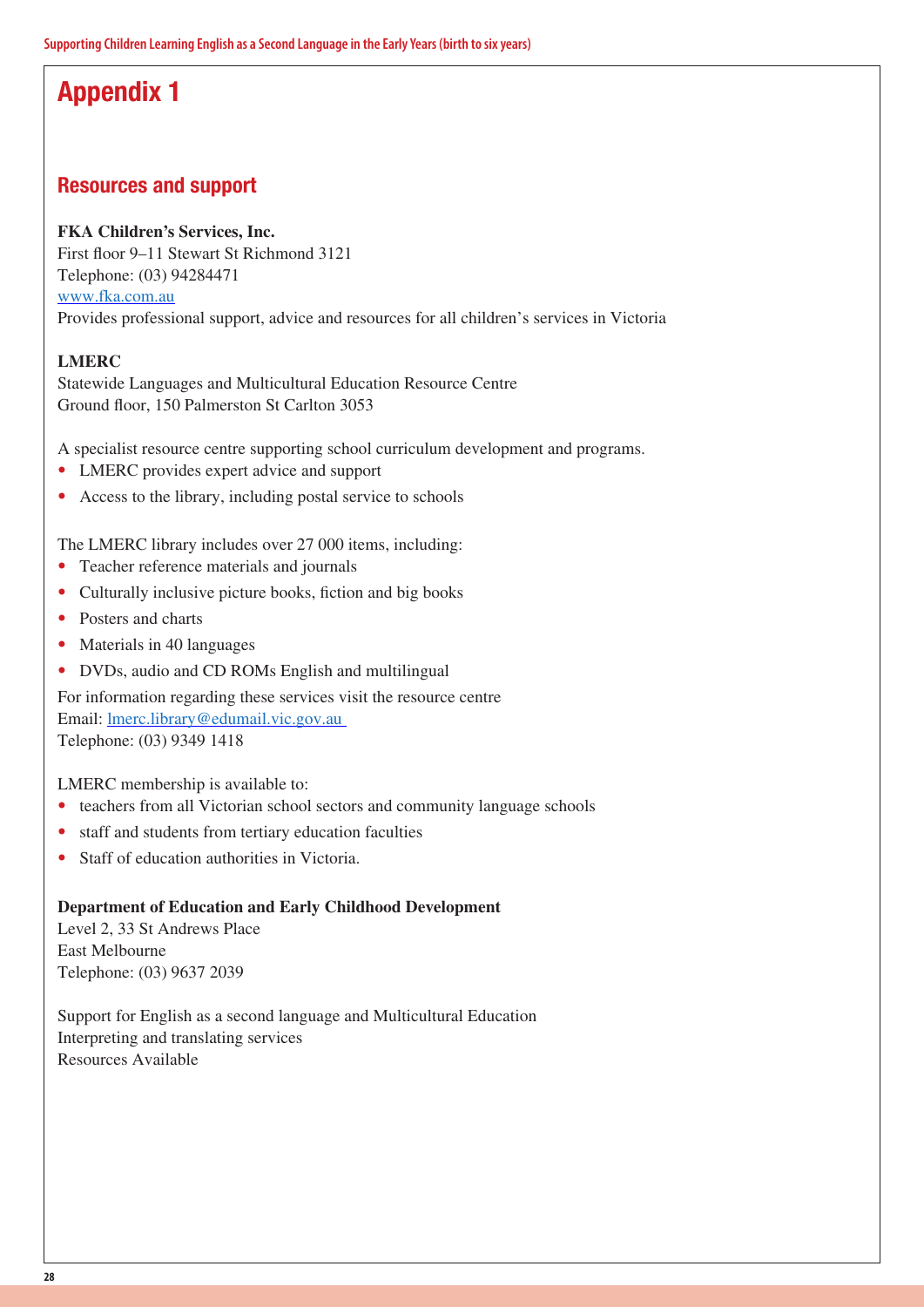### <span id="page-28-0"></span>**Books, CDs and resources reflecting diversity of culture and language**

#### **Global Books Sydney** [www.globallanguage.com.au/contact\\_global\\_language.php](http://www.globallanguage.com.au/contact_global_language.php) Carry a large supply of bilingual and dual language books and CDs.

#### **Book Garden, NSW**

thebookgarden.com.au Children's books and text books – suppliers of books on diversity and language.

#### **Snippets for Bilingual families**

#### [www.bilingualoptions.com.au](http://www.bilingualoptions.com.au)

This irregular electronic publication disseminates information about issues of interest and importance to bilingual families and professionals working with such families.

All of Us. Victoria's new multicultural policy **Victorian Multicultural Commission** [www.multicultural.vic.gov.au/](http://www.multicultural.vic.gov.au/)

### **Reference material for early childhood professionals**

#### **Videos/DVDs**

Bilingual staff work (FKA) available for purchase or to borrow from FKA Children's Services And now English (FKA) available for purchase or to borrow from FKA Children's Services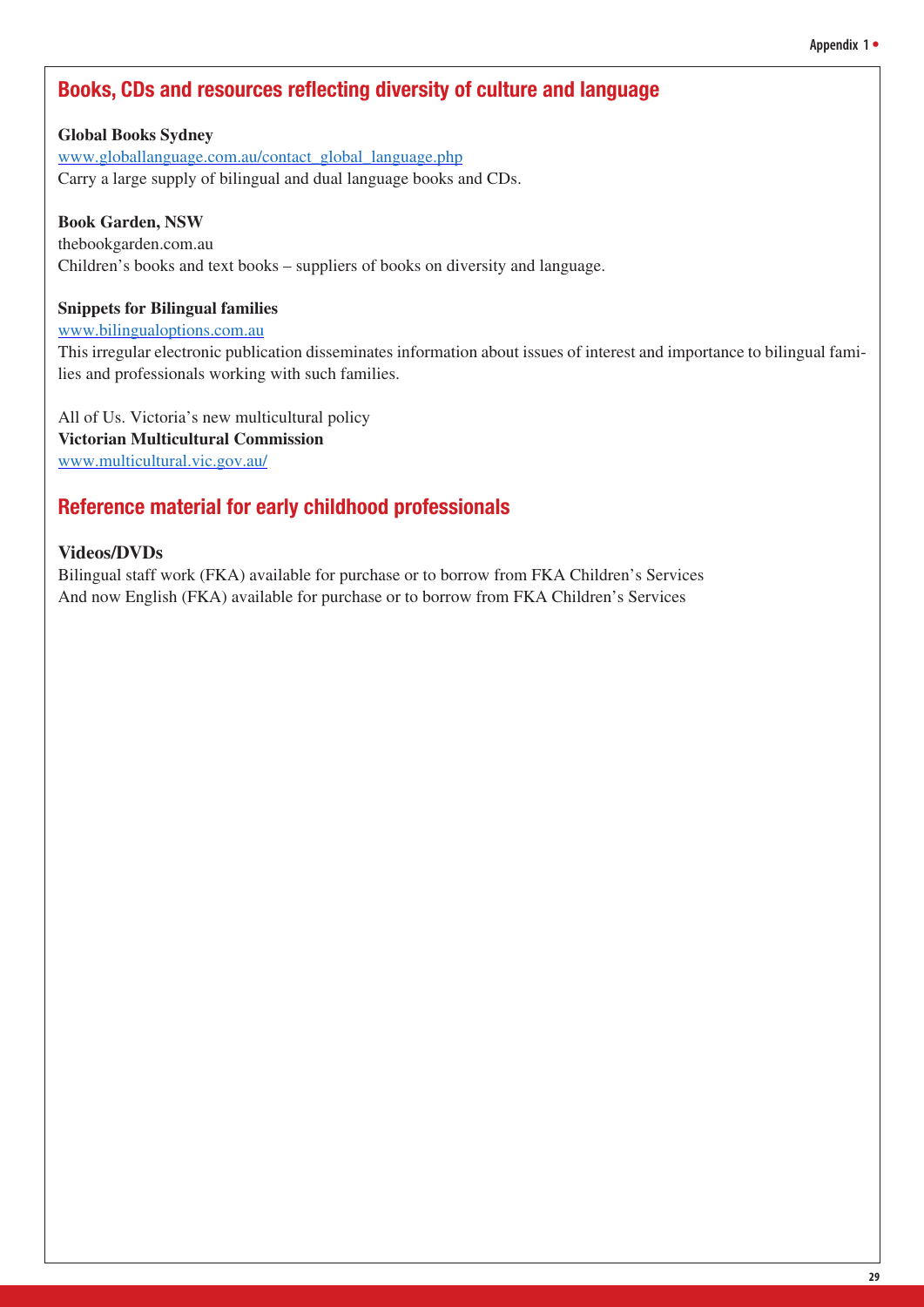# <span id="page-29-0"></span>**Appendix 2**

### **References and further reading**

Bruner, J S 1983, *Child's Talk: Learning to use language*, Norton, New Jersey, USA.

Baker, C 2000, *Foundations of Bilingual Education and Bilingualism,* fourth edition, Multilingual Matters, UK.

Carr, M, May, H and Podmore, V N with Cubey, P, Hatherly, A, and Macartney, B 2000, *Learning and teaching stories: Action research on evaluation in early childhood*, New Zealand Council for Educational Research and Ministry of Education, Wellington, New Zealand, ERIC 447930.

Clarke, P 1989, *'Examining the silent period'*, Australian Review of Applied Linguistics, Applied Linguistics Association of Victoria, Canberra, Vol. 12, no. 1, pp. 22–37.

Clarke, P 1992, *English as a 2nd language in Early Childhood*, Free Kindergarten Association, Multicultural Resource Centre, Richmond, Victoria, Australia.

Clarke, P 1996, *Investigating second language acquisition in preschools*, unpublished PhD dissertation, Latrobe University, Australia.

Clarke, P 1999, 'Early Literacy', in *Clearing house*: Journal of the Free Kindergarten Association, Issue No. 35, November, Free Kindergarten Association, Richmond, Victoria, Australia.

Clarke, P 2000, 'Language development and Identity', keynote paper, London University Conference: Supporting identity and language in the early years, London, UK.

Clarke, P 2005, 'Second Language Development and Language disorder', *Talking Diversity*, Free Kindergarten Association, Children's Services, Richmond, Victoria, Australia.

Clarke, P and Milne, R 1996, 'Maintaining the first language and learning English as a second language', Talking Diversity, Free Kindergarten Association, Children's Services, Richmond, Victoria, Australia.

Cummins, J 1984, *Bilingualism and special education*: Issues in assessment and pedagogy, Multilingual Matters, UK. Department for Children, Schools and Families 2007, Supporting children learning English as an additional language: Guidance for Practitioners in the Early Years Foundation Stage, Department for Children, Schools and Families, UK.

Dopke, S 2007, 'Understanding Bilingualism and Language Disorder', Talking diversity, Free Kindergarten Association, Children's Services, Richmond, Victoria, Australia.

Department of Education and Early Childhood Development, ESL Unit 2007, *ESL Stage A1: Teacher Support Material for lower primary new arrivals*, Victoria, Australia.

Genesee, F, Paradis, J and Crago, M 2004, *Dual Language Development and Disorders*, Paul Brookes Publishing, Baltimore, USA.

Hester, H 1989, *Stages of English Learning*, in Barrs, M, Ellis, S, Hester, H, Thomas, A 1989, Patterns of Learning, Centre for Literacy in Primary Education, UK, p. 41.